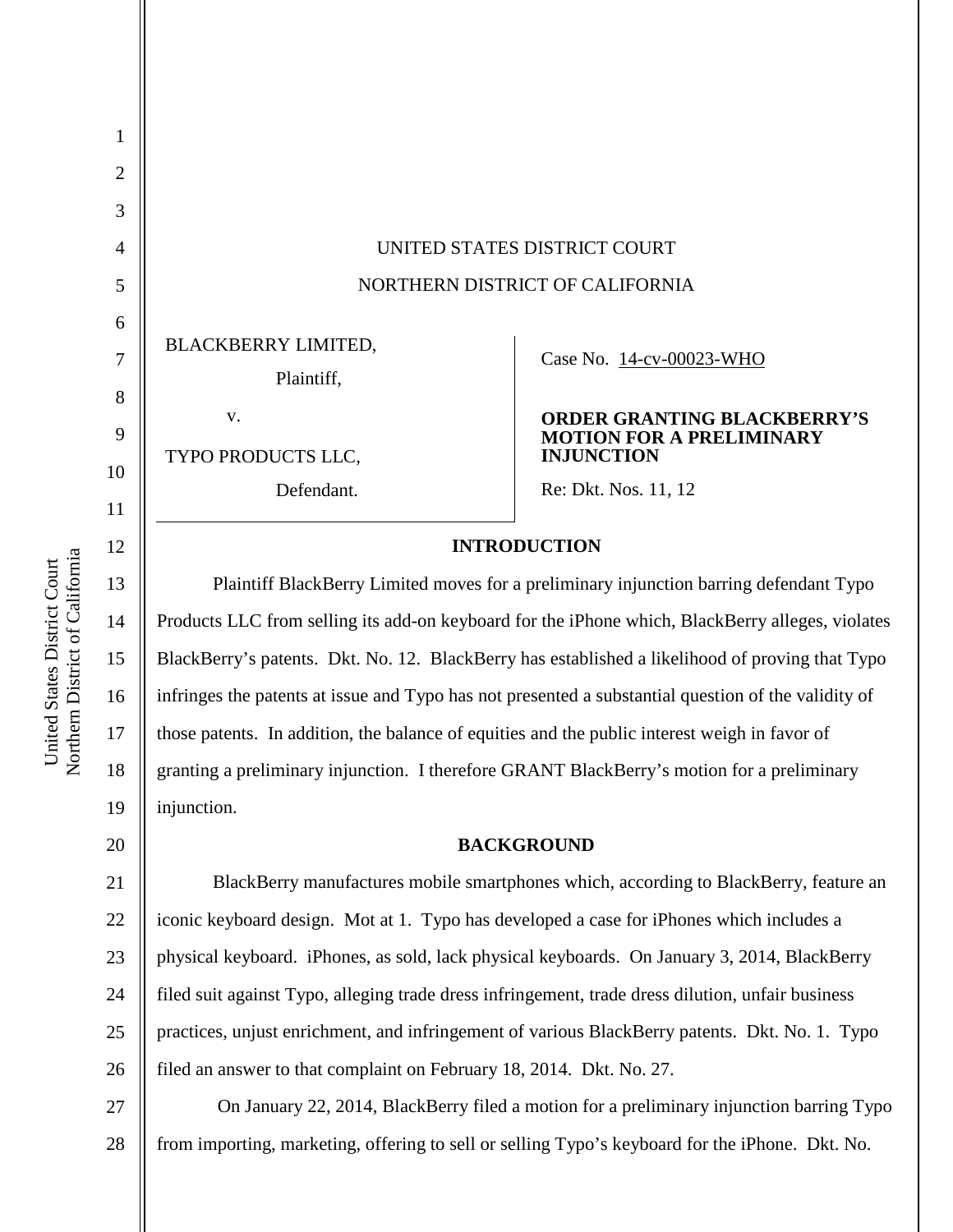Northern District of California Northern District of California United States District Court United States District Court

1

2

3

4

5

6

7

8

9

10

11

12

13

14

15

16

17

18

19

20

21

22

12.<sup>1</sup> The motion for a preliminary injunction is based solely on Typo's alleged infringement of claims 19, 20, and 24 of BlackBerry's U.S. Patent No. 7,629,964<sup>2</sup> (the "'964 Patent") and U.S. Design Patent No. D685,775<sup>3</sup> (the "D'775 Patent"), which claims the design in FIG. 2 below. BlackBerry asserts that the keyboard of the BlackBerry Q10 phone, shown below next to FIG. 2, embodies the D'775 Patent. Mot. at 10.





Typo is a start-up company founded in August 2013. Hallier Decl. ¶ 2 [Dkt. No. 25-22]. Typo asserts that its sole product is an "iPhone accessory consisting of a protective case with a physical keyboard." Typo Opp. at 1 (citing Hallier Decl. ¶ 6). Development of the Typo keyboard began around December 2011 and the product launched on January 7, 2014. Hallier Decl. ¶ 5. Photos of the Typo case and a close up of its keyboard are shown below:





<sup>23</sup> 24 1 For good cause shown, I grant BlackBerry's motion to file under seal (Dkt. No. 11) limited portions of BlackBerry's motion for a preliminary injunction, the supporting declarations of Douglas and Rempel and Exhibits 1 and 2 to the Rempel declaration.

<sup>25</sup> 26  $2$  The '964 Patent, entitled Hand-Held Electronic Device with a Keyboard Optimized for Use with the Thumbs, was filed on April 27, 2007, issued on December 8, 2009, and claims priority to a patent application filed on June 26, 1998.

<sup>27</sup> 28 The D'775 Patent, entitled Handheld Electronic Device, claims "the ornamental design for a handheld electronic device" shown in FIG 2. The D'775 Patent claims a priority date of March 29, 2012. *Id*. at Ex. 2.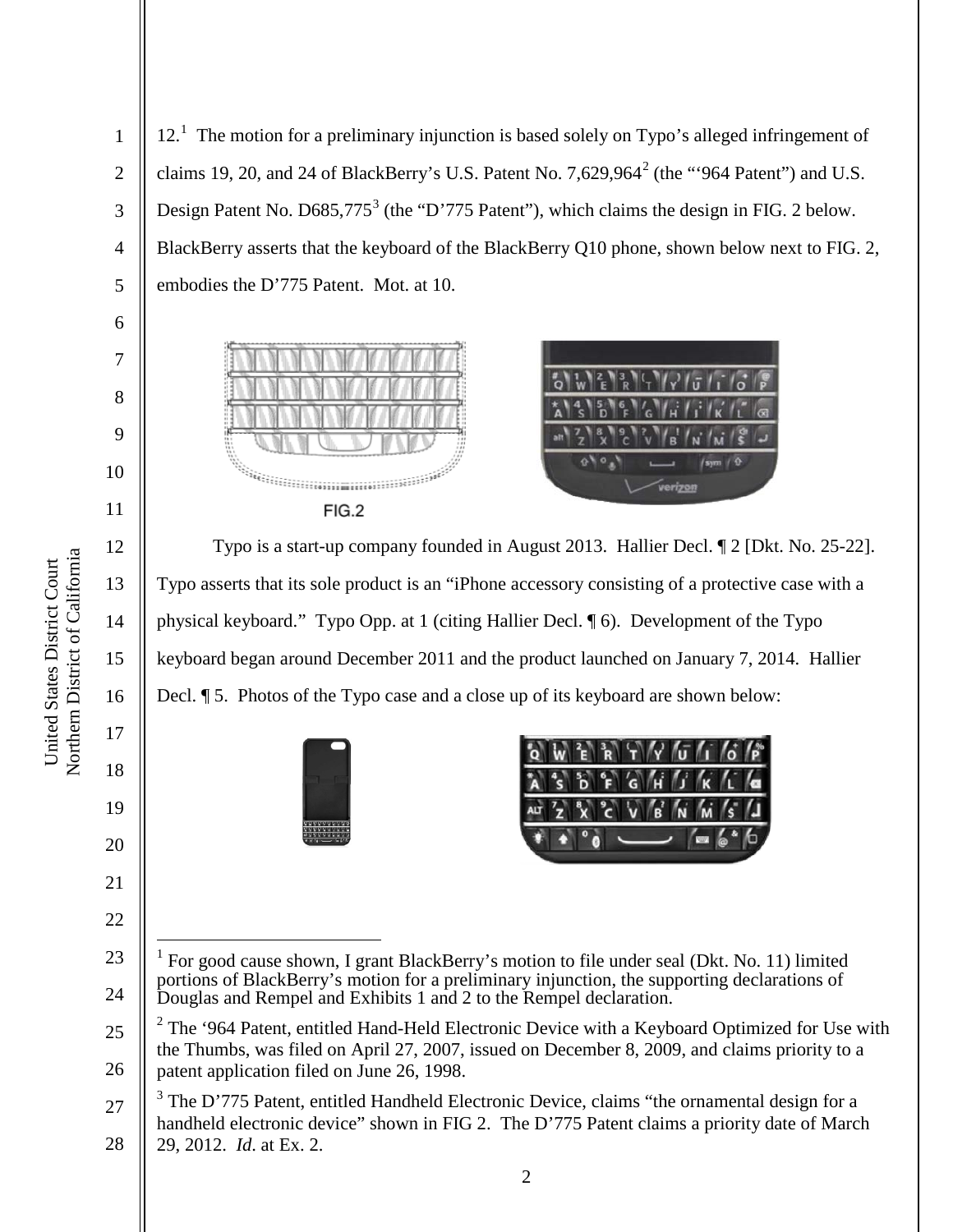4

5

6

7

8

9

10

11

12

13

14

15

1

#### **LEGAL STANDARD**

A preliminary injunction is "an extraordinary remedy that may only be awarded upon a clear showing that the plaintiff is entitled to such relief." *Winter v. Natural Res. Def. Council, Inc.*, 555 U.S. 7, 22 (2008). A plaintiff seeking a preliminary injunction must establish (1) likelihood of success on the merits, (2) that it is likely to suffer irreparable harm in the absence of preliminary relief, (3) that the balance of equities tips in plaintiff's favor, and (4) that an injunction is in the public interest. *Id*. at 20. In order to demonstrate a likelihood of success on the merits in a patent infringement case, a plaintiff must establish that it will likely prove that the defendant infringes the patents-in-suit and that it will likely withstand the defendant's challenges to the validity and enforceability of the patents-in-suit. *Amazon.com, Inc. v. Barnesandnoble.com, Inc.*, 239 F.3d 1343, 1350 (Fed. Cir. 2001). If the accused infringer "raises a substantial question concerning either infringement or validity, *i.e.,* asserts an infringement or invalidity defense that the patentee cannot prove 'lacks substantial merit,' the preliminary injunction should not issue." *Id.* at 1350-51.

### **DISCUSSION**

16 17 18 19 20 21 22 23 BlackBerry asserts that it is likely to succeed on the merits of its claims, that a preliminary injunction is necessary to prevent irreparable harm, that the balance of equities favors BlackBerry, and that a preliminary injunction serves the public interest. Typo, on the other hand, argues that its keyboard does not infringe the D'775 and '964 Patents, that those patents are invalid, and that equitable estoppel bars BlackBerry's infringement claims because BlackBerry has failed to enforce the patents at issue against other parties offering similar keyboards. Typo also argues that BlackBerry has not made an adequate showing of irreparable harm and that the balance of harms and the public interest weigh against an injunction.

24

25

28

#### **I. LIKELIHOOD OF SUCCESS**

**A. D'775 Patent**

26 27 Typo argues that its keyboard does not infringe the D'775 Patent and that the D'775 Patent is invalid for anticipation and obviousness.

Northern District of California Northern District of California United States District Court United States District Court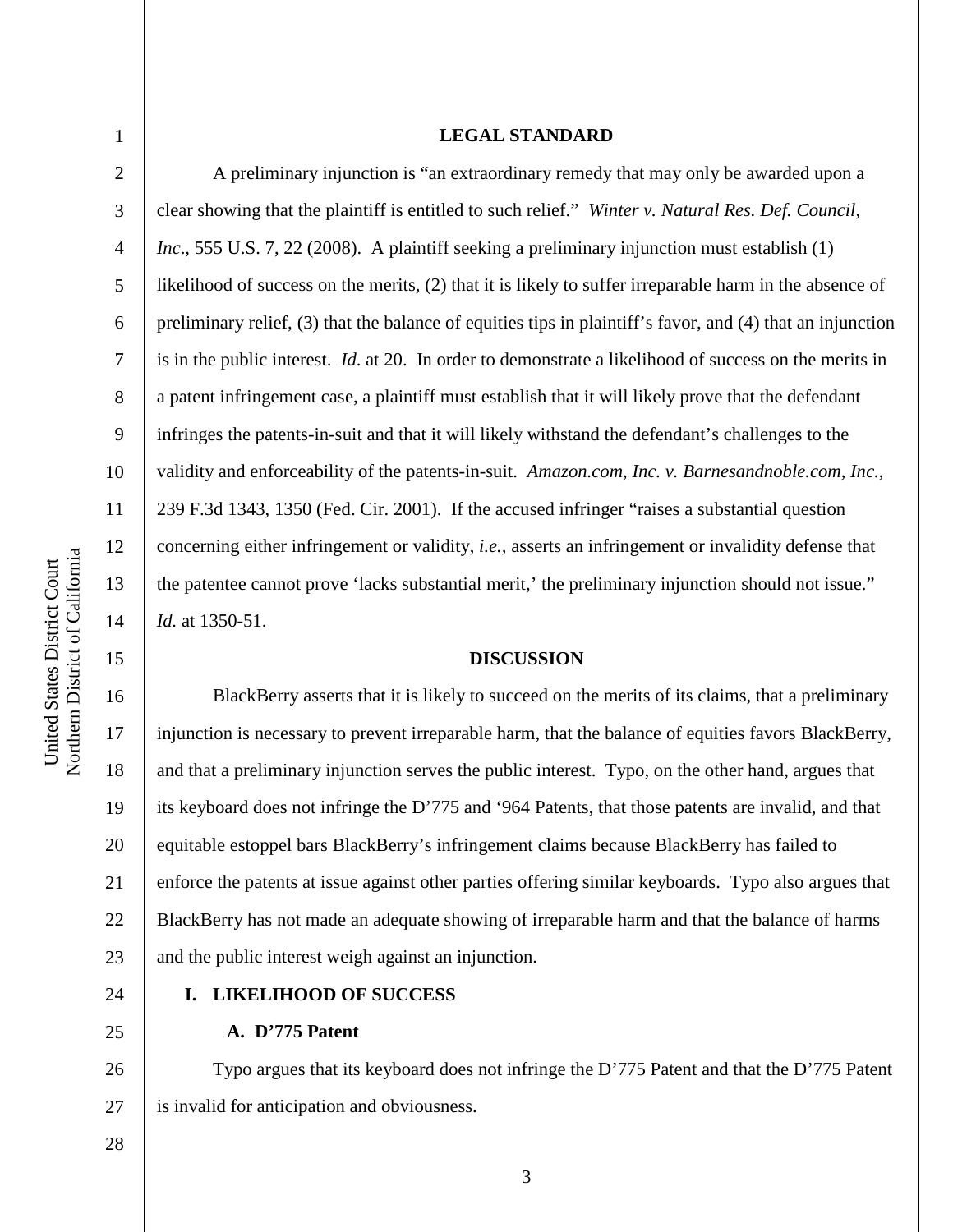#### 1. Claim construction

The parties dispute whether claim construction is necessary to conduct the infringement analysis for the D'775 patent. Generally, a design "is better represented by an illustration 'than it could be by any description and a description would probably not be intelligible without the illustration.'" *Egyptian Goddess, Inc. v. Swisa, Inc.*, 543 F.3d 665, 679-80 (Fed. Cir. 2008) (citing *Dobson v. Dornan,* 118 U.S. 10, 14 (1886)). Accordingly, "the preferable course ordinarily will be for a district court not to attempt to 'construe' a design patent claim by providing a detailed verbal description of the claimed design." *Egyptian Goddess*, 543 F.3d at 679. Issuing a verbal description of the claimed design creates a "risk of placing undue emphasis on particular features of the design and the risk that a finder of fact will focus on each individual described feature in the verbal description rather than on the design as a whole." *Id*. at 679-80. Nonetheless, "a district court's decision regarding the level of detail to be used in describing the claimed design is a matter within the court's discretion, and absent a showing of prejudice, the court's decision to issue a relatively detailed claim construction will not be reversible error." *Id*. at 679.

In this case, BlackBerry asserts that no claim construction is necessary because the Court may conduct its infringement analysis by comparing the Typo keyboard directly to the illustrations in the D'775 patent and the BlackBerry Q10, which embodies the D'775 Patent. BlackBerry Mot. at 11. In opposition, Typo argues that the prosecution history of the D'775 Patent "provides limitations that must be construed" because the patent examiner distinguished the D'775 Patent from an earlier BlackBerry design patent, D'565,578 (the "D'578 Patent")<sup>4</sup>, on the bases that the D'775 Patent: (1) contains plain elongated strips between the rows of keys ("frets"), (2) these frets extend outward to the right and left beyond the width of the keys, (3) has different proportions between the height of the frets compared to the height of the keys, and (4) the top three rows are straight while the lowest row of keys has a curve at the bottom. *Id.* at 20. Typo does not explicitly specify how it wants the D'755 patent construed.

26

27

25

1

2

3

4

5

6

7

8

9

10

11

12

13

14

15

16

17

18

19

20

21

22

23

<sup>28</sup> 4 BlackBerry asserts that the D'578 Patent is embodied in the keyboard of the BlackBerry Bold phone that was released in 2008. BlackBerry Reply at 9.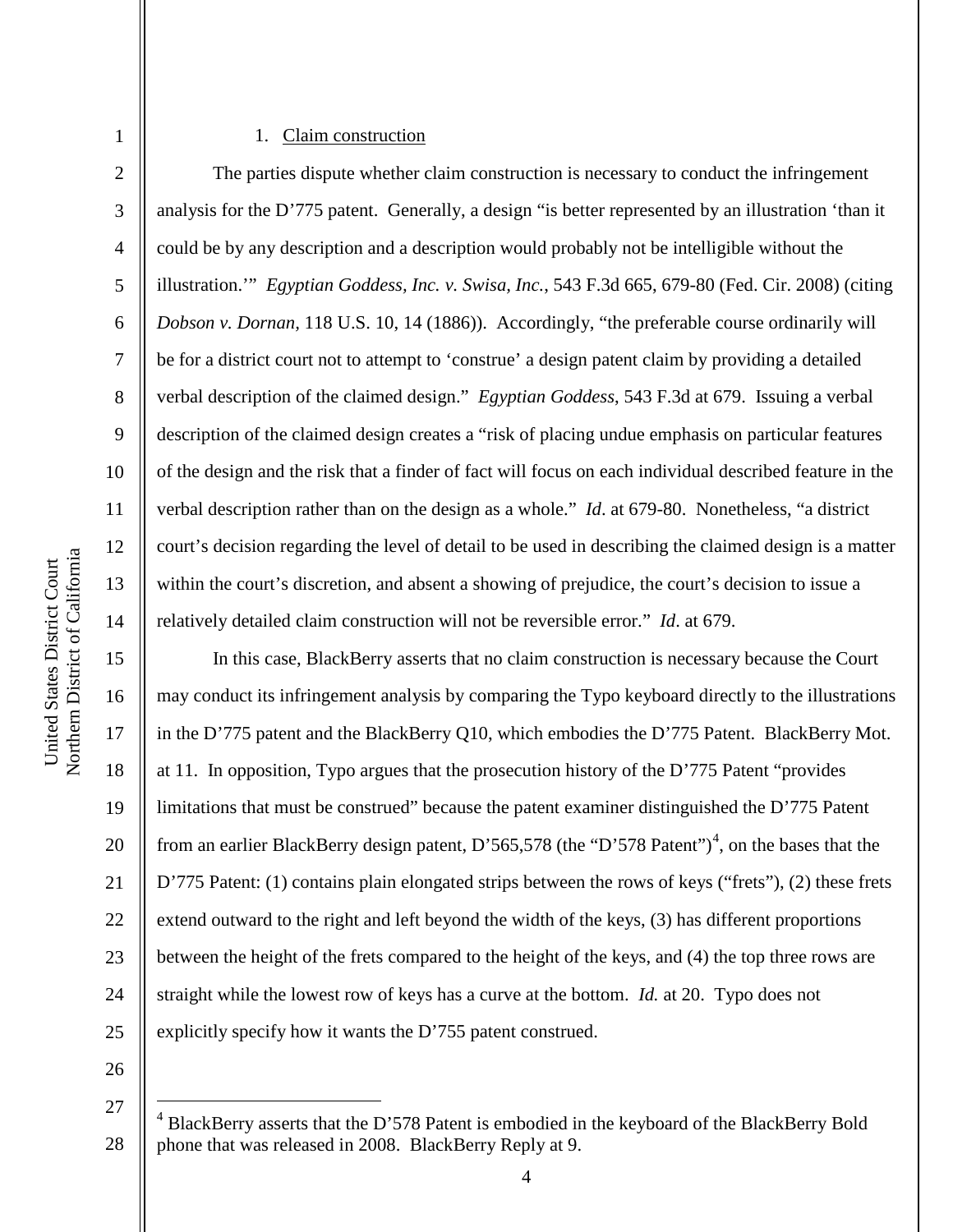2

3

4

5

6

7

8

9

10

11

12

13

14

15

16

17

18

19

20

21

22

23

Prosecution history estoppel does not apply in this case because BlackBerry did not modify or limit its claims as a condition for securing the patent. To the extent that Typo argues that only a few key features distinguish the D'775 from the prior art, those key distinctions are captured in the infringement and anticipation analyses, in which the "ordinary observer" is deemed knowledgeable of the prior art. *See, e.g., Egyptian Goddess,* 543 F.3d at 676, at 682.

Typo also argues that claim construction is necessary because BlackBerry may claim only the non-functional elements of its design and all functional elements must be ignored. Typo Opp. at 19-20. Typo argues that BlackBerry, through its advertising, concedes that a significant part of BlackBerry's keyboard design is functional,<sup>5</sup> and that "BlackBerry should therefore not be able to claim design protection for the shape, angle, and position of its keys," or for the "fret," which Typo argues provides a visual and tactile reference for typing. *Id*. BlackBerry responds that no elements of the D'775 patent are dictated by function and that Typo fails to address the standard for proving functionality. BlackBerry Reply at 5.

BlackBerry is correct. That aspects of BlackBerry's keyboard design are purportedly superior to other designs does not render those aspects functional within patent law. Elements of a design are functional if they are "dictated by their functional purpose." *Richardson v. Stanley Works, Inc.*, 597 F.3d 1288, 1294 (Fed. Cir. 2010) ("The jaw, for example, has to be located on the opposite end of the hammer head such that the tool can be used as a step. The crowbar, by definition, needs to be on the end of the longer handle such that it can reach into narrow spaces. The handle has to be the longest arm of the tool to allow for maximum leverage. The hammerhead has to be flat on its end to effectively deliver force to the object being struck."). That is not the case here. It is not sufficient that the claimed design performs the desired function better or is "useful," as Typo appears to contend.

24

25 26 Based on the preceding discussion, I find that written claim construction is neither

<sup>27</sup> 28  $5$  Typo refers to a BlackBerry advertisement which states: "Every one of these 35 keys was shaped, angled, and positioned to make your typing experience fast, accurate, and dare we even say, heavenly?" Typo Opp. at 20 (citing Douglas Decl. Ex. 3).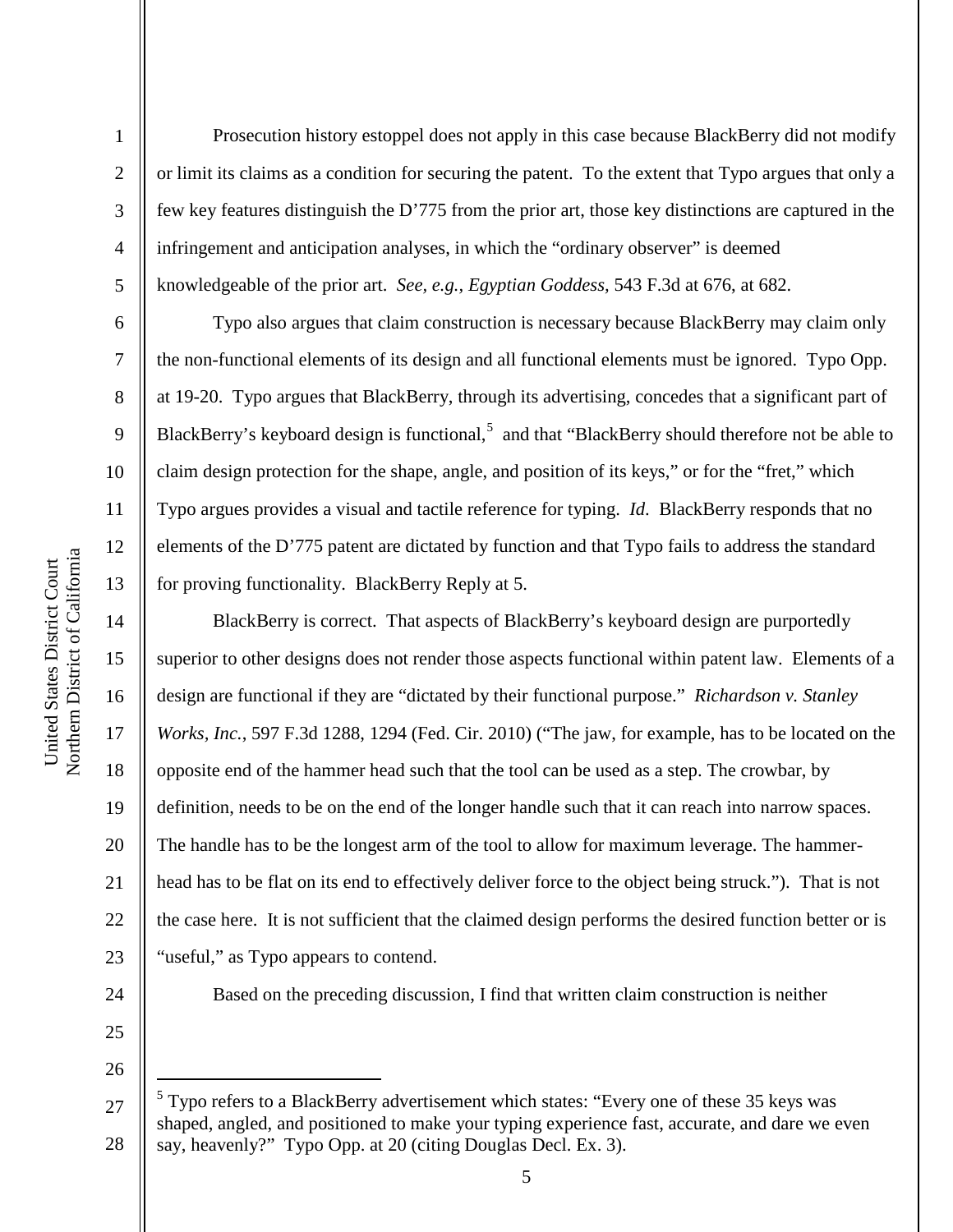"necessary [n]or helpful" in this case.<sup>6</sup> Egyptian Goddess, 543 F.3d at 679. I will conduct the infringement analysis by comparing the Typo keyboard directly to the illustrations in the D'775 patent.

2. Infringement

An accused design infringes a design patent if "an ordinary observer, taking into account the prior art, would believe the accused design to be the same as the patented design." *Egyptian Goddess*, 543 F.3d at 670, 682; *see also Gorham Co. v. White*, 81 U.S. 511, 528 (1871) ("If, in the eye of an ordinary observer, giving such attention as a purchaser usually gives, two designs are substantially the same, if the resemblance is such as to deceive such an observer, inducing him to purchase one supposing it to be the other, the first one patented is infringed by the other.").

BlackBerry asserts that "numerous design similarities create the impression that the Typo Keyboard is the same design as the D'775 patent." BlackBerry Mot. at 12. BlackBerry's expert, Sam Lucente, states that the Typo Keyboard and the D'775 design both use:

- (1) An equally sized horizontal fret above each of the four rows of keys;
- (2) Three rows of ten rectangular keys that appear roughly rectangular between the horizontal frets;
- (3) Keys that have contoured surfaces;
- (4) Keys that are evenly distributed across each row and centered on a vertical center line;
- (5) The surface of each key in the top three rows has a planar area and a raised area that creates a sculpted curve extending from the lower edge to the upper edge of the key, curving away from the vertical center line;
- (6) Along the vertical center line of the design, the adjacent sculpted curves form a vshaped pattern;
- (7) A lower row of keys below the fourth horizontal fret with a larger rectangular key centered vertically and having a u-shaped planar area, and smaller keys that have a planar area and a raised area that creates a sculpted curve extending from the lower edge to the upper edge of the key, curving away from the vertical center line;
- (8) The lower row of keys having a bottom edge that roughly follows the curvature of the
- 27

1

2

3

4

5

6

7

8

9

10

11

12

13

14

15

16

17

18

19

20

21

22

23

 $24$ 

25

<sup>28</sup>  $6$  Typo tacitly concedes that claim construction is not necessary apart from the two discrete issues it raises, discussed above.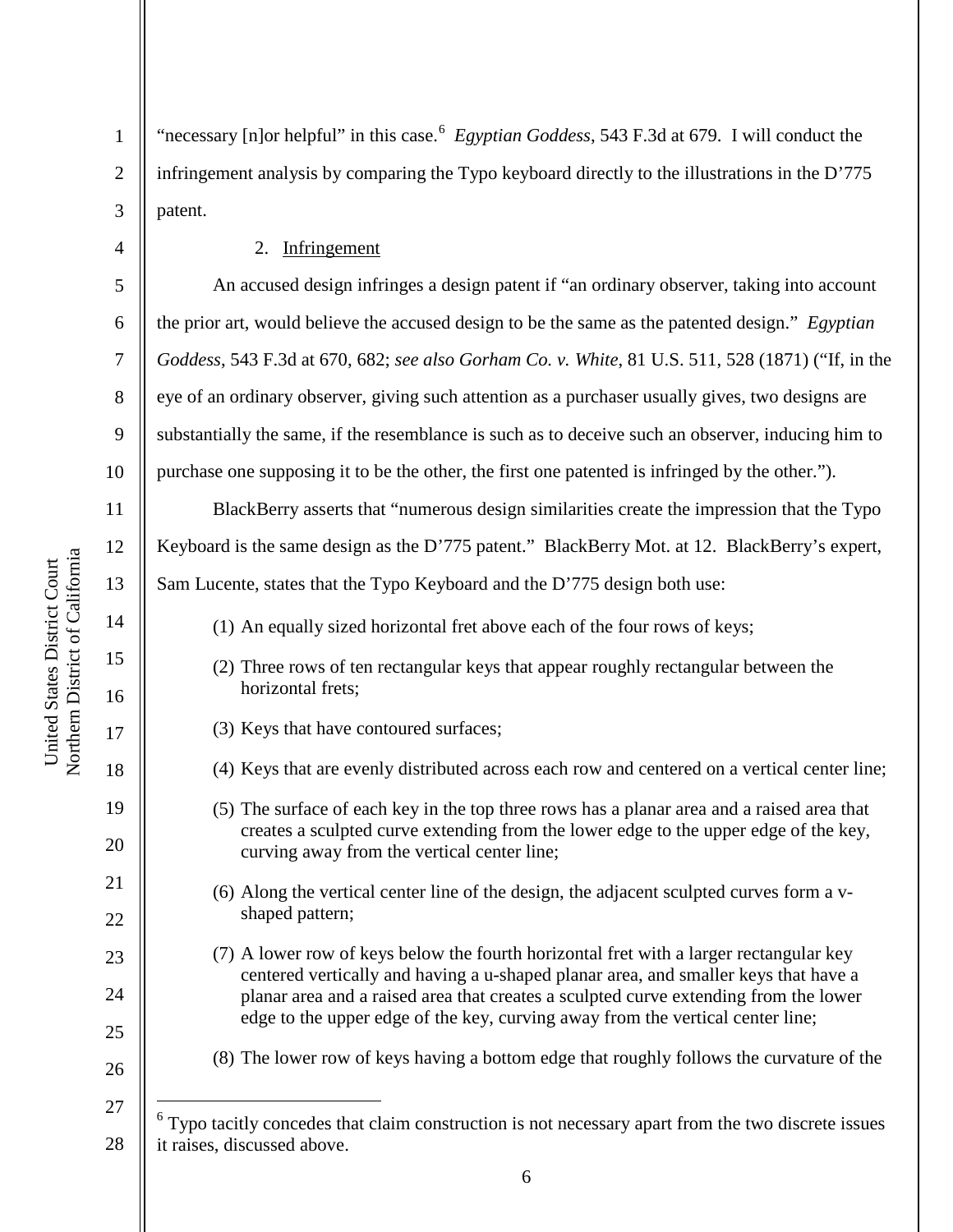| $\mathbf 1$                     | bottom edge of the device; and                                                                                                                                                                  |  |  |
|---------------------------------|-------------------------------------------------------------------------------------------------------------------------------------------------------------------------------------------------|--|--|
| $\overline{2}$                  | (9) No conspicuous space or materials separating keys from each other or from the<br>horizontal frets.                                                                                          |  |  |
| 3                               | Lucente Decl. II 54-57.                                                                                                                                                                         |  |  |
| $\overline{4}$<br>$\mathfrak s$ | Typo does not dispute that both designs use the features identified by Mr. Lucente.                                                                                                             |  |  |
| 6                               | However, Typo argues that an ordinary observer would not find that the designs the same because                                                                                                 |  |  |
| 7                               | the Typo keyboard is "meaningfully different from the D'775 Patent." Typo Opp. at 21.                                                                                                           |  |  |
| $8\,$                           | According to Typo, the "most obvious differences" are:                                                                                                                                          |  |  |
| 9                               | (1) the frets in the Typo keyboard do not extend past the keys as is claimed $\dots;$                                                                                                           |  |  |
| 10                              | (2) the bottom row of the Typo keyboard is straight across and not curved at all,<br>unlike the bottom row of the D'775, which is shorter than the row above it and<br>curved;                  |  |  |
| 11                              |                                                                                                                                                                                                 |  |  |
| 12<br>13                        | (3) the Typo keyboard has four full rows of keys with two rounded corners at the<br>bottom whereas the D'775 has three rows with a fully curved, significantly<br>shorter fourth row;           |  |  |
| 14                              | (4) the frets of the Typo keyboard are significantly thinner $\dots$ ;                                                                                                                          |  |  |
| 15                              | (5) the Typo keyboard is significantly narrower $\dots$ ;                                                                                                                                       |  |  |
| 16<br>17                        | (6) the Typo keyboard features a key representing Apple's iconic home button,<br>which the D'775 does not have;                                                                                 |  |  |
| 18<br>19                        | (7) the Typo keyboard features a keyboard backlight key that can be pressed to<br>illuminate the keyboard when the Typo keyboard is used with the iPhone,<br>which the D'775 does not have; and |  |  |
| 20                              | (8) most importantly, the Typo keyboard is not a phone and as such an ordinary                                                                                                                  |  |  |
| 21                              | observer familiar with the prior art would be able to differentiate a cell phone<br>case with a keyboard (Typo) from a cell phone (BlackBerry).                                                 |  |  |
| 22                              |                                                                                                                                                                                                 |  |  |
| 23                              | Typo Opp. at 21-22 (citing Wobbrock Decl. ¶ 71).                                                                                                                                                |  |  |
| 24                              | BlackBerry has shown a likelihood of establishing that an ordinary observer, taking into                                                                                                        |  |  |
| $25\,$                          | account the prior art, would believe that the design of Typo's keyboard is the same as the design                                                                                               |  |  |
| 26                              | patented in the D'775 patent. Just as issuing a verbal description of a claimed design creates a                                                                                                |  |  |
| 27                              | "risk of placing undue emphasis on particular features of the design rather than on the design                                                                                                  |  |  |
| $28\,$                          | as a whole," Egyptian Goddess, 543 F.3d at 679-80, so too does a verbal description of similarities                                                                                             |  |  |

United States District Court<br>Northern District of California Northern District of California

United States District Court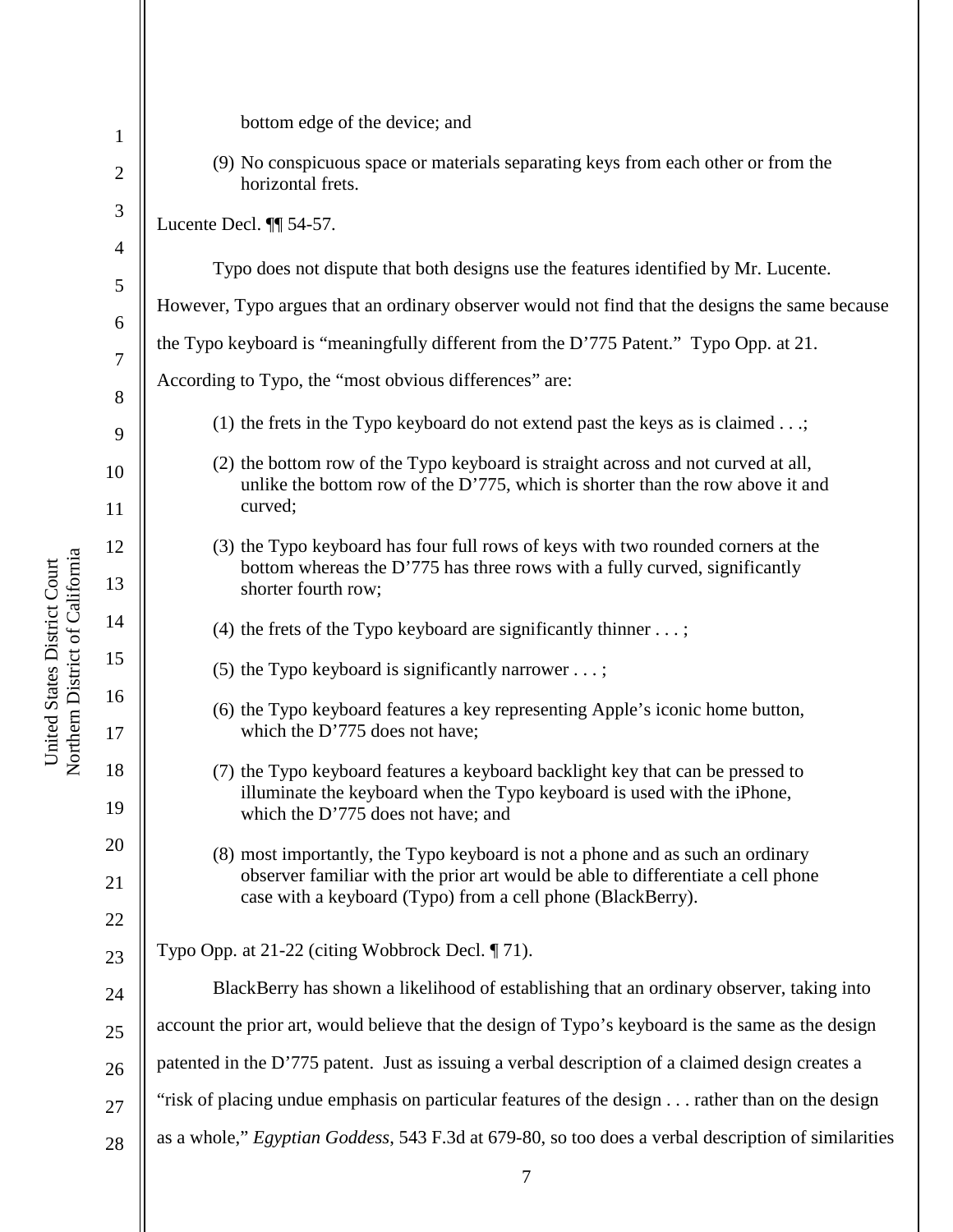2

3

4

5

6

7

8

9

10

11

12

13

14

15

16

17

18

19

20

21

22

23

24

25

26

between an accused and patented design. That is certainly the case here. A description of what makes the designs at issue appear the same to an ordinary observer is no substitute for a visual comparison of the accused and patented designs. Nonetheless, I agree that the ordinary observer would think that the features identified by Mr. Lucente as used in both designs create the impression that the Typo keyboard is the same design as the D'775 patent.

The differences that Typo refers to do not alter the overall impression that the two designs are the same. The first, second, third, fourth, sixth, and seventh differences identified by Typo are insignificant and do not alter the overall appearance of the design. *See, e.g., Egyptian Goddess*, 543 F.3d at 677 (the "proper inquiry" is "whether the accused design has appropriated the claimed design as a whole"). As for the fifth difference, while the Typo keyboard does appear to be narrower than BlackBerry's Q10, which embodies the D'775 patent, the D'775 patent itself is not limited to any particular size. Moreover, the purported difference in size between the designs is not significant to the infringement analysis; what is significant is the size of the features in the design in proportion to the size of other features *within* the same design. In that regard, the designs appear to be the same. Finally, Typo's assertion that the designs are different because "the Typo keyboard is not a phone and as such an ordinary observer familiar with the prior art would be able to differentiate a cell phone case with a keyboard (Typo) from a cell phone (BlackBerry)" fails because the only portion of the handheld device that is claimed in the D'775 patent is the keyboard. *See* D'775 patent at 1 ("The broken lines in the drawings of the handheld electronic device are for showing portions of the article and form no part of the claimed design.").

# 3. Invalidity — anticipation

The "ordinary observer" test for assessing infringement of a design patent also governs anticipation analyses. *See, e.g., Int'l Seaway Trading Corp. v. Walgreens Corp.*, 589 F.3d 1233, 1240 (Fed. Cir. 2009) ("the ordinary observer test must logically be the sole test for anticipation as well"). Accordingly, a prior art design anticipates a claimed design if an ordinary observer, taking into account the prior art, would believe the patented design is the same as the prior art design.

27 28 Typo argues that the D'775 Patent is anticipated by "numerous prior art designs," but the only specific alleged anticipatory reference that it mentions is the BlackBerry Bold design released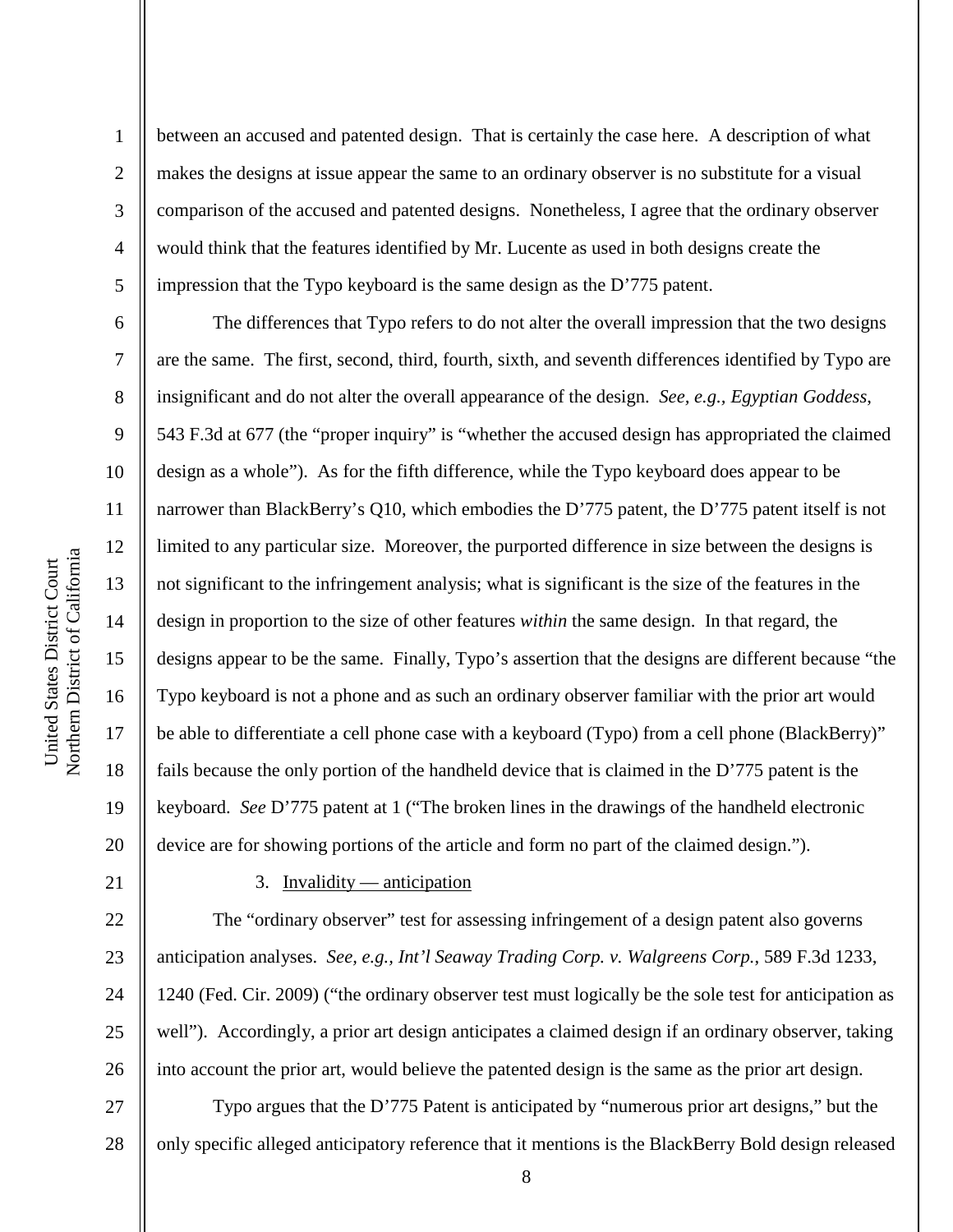Northern District of California Northern District of California United States District Court United States District Court

1

2

3

4

5

6

7

8

9

10

11

12

13

14

15

16

17

18

19

20

21

22

in 2008. Typo Opp. at 17. Without explanation, Typo's expert, Dr. Jason Wobbrock, opines that "the D'775 Patent resembles the BlackBerry Bold more than it resembles the Typo keyboard" and "the D'775 patent is invalid as anticipated by the BlackBerry Bold." Wobbrock Decl. ¶ 51.

In response, BlackBerry contends that Typo makes conclusory arguments "but offers no admissible evidence of anticipation consistent with the applicable standard." *Id*. at 9. BlackBerry also asserts that the patent examiner specifically considered BlackBerry's D'578 Patent, on which the BlackBerry Bold is based, and issued the D'775 patent over the D'578 Patent without amendment. *Id*. BlackBerry rightly notes that establishing invalidity over the prior art "is even more difficult to meet if the asserted prior art was examined by the PTO and the patent issued over that art." BlackBerry Reply at 9 (citing *Microsoft Corp. v. i4i Ltd. P'ship*, 131 S.Ct. 2238, 2249- 51 (2011)).

Typo's anticipation argument does not meet its burden of raising a "substantial question" concerning the validity of the D'775 patent that would preclude issuance of a preliminary injunction. *Amazon.com*, 239 F.3d at 1350. Its conclusory assertion that the D'775 patent is invalid as anticipated by the BlackBerry Bold is insufficient, particularly given that the D'775 patent specifically issued over the D'578 Patent (whose design the BlackBerry Bold embodies). Typo itself asserted that the examiner noted "differences in several design aspects between the application and the references," including that the D'775 patent, as compared to the D'578 patent, "contains plain elongated strips between the rows of keys ("frets"), (2) these frets extend outward to the right and left beyond the width of the keys, (3) has different proportions between the height of the frets compared to the height of the keys, and (4) the top three rows are straight while the lowest row of keys has a curve at the bottom." Typo Opp. at 20.

23

# 4. Invalidity — obviousness

24 25 26 27 28 "In addressing a claim of obviousness in a design patent, the ultimate inquiry is whether the claimed design would have been obvious to a designer of ordinary skill who designs articles of the type involved." *Apple, Inc. v. Samsung Electronics Co., Ltd.*, 678 F.3d 1314, 1329 (Fed. Cir. 2012). This involves a two-step process: "First, one must find a single reference, a something in existence, the design characteristics of which are basically the same as the claimed design.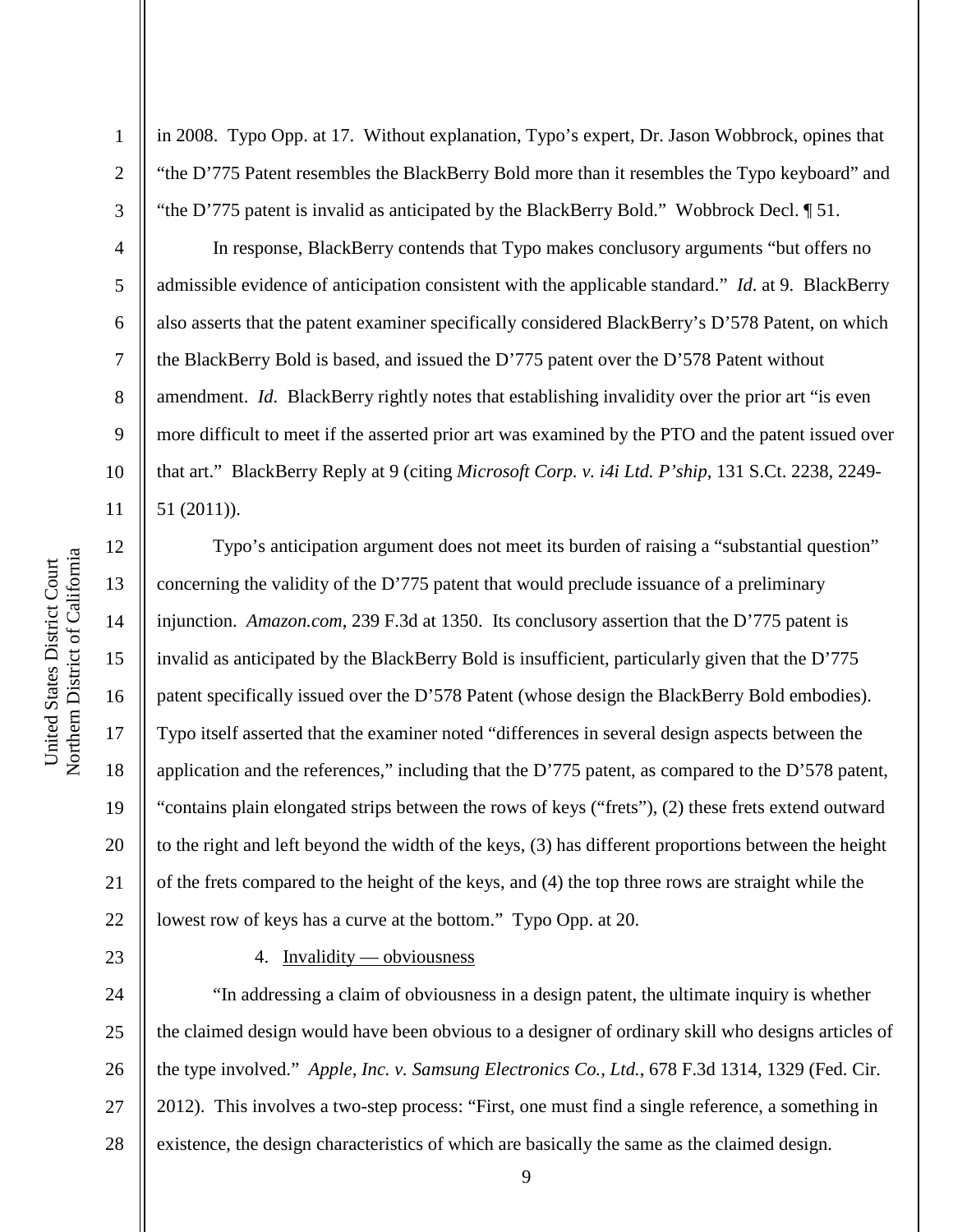2 3 4 5 6 7 8 the same overall visual appearance as the claimed design. However, the secondary references may only be used to modify the primary reference if they are so related to the primary reference that the appearance of certain ornamental features in one would suggest the application of those features to the other." *Id*. 1329-30 (internal citations and punctuation omitted). Typo's expert, Dr. Jacob Wobbrock, asserts that "[t]he prior art is rampant with keyboards

10 that embody all of the claimed features of the D'775 design patent." Wobbrock Decl. ¶ 49. Dr. Wobbrock does not specify what this prior art is. He asserts that he has "reviewed a significant number of phones," photos of "some" of which are attached as Exhibit 2 to his declaration. Wobbrock Decl. ¶ 50. Dr. Wobbrock asserts that:

Second, other references may be used to modify the primary reference to create a design that has

- There are several cell phones with the exact same contoured keys shown in the patent.
- There are several cell phones with rectangular keys arranged in four rows.
	- There are several cell phones with equal size metallic "frets" in between rows, including
- BlackBerry's own "iconic" devices.
- There are several cell phones with keys that are evenly distributed across each row and centered along a vertical line.
- There are several cell phones with, along the vertical center line, adjacent sculpted keys that form a "v"-shaped pattern.
- There are several cell phones with a lower row of keys with a larger rectangular key centered vertically and having "u"-shaped planar area, and smaller keys that that a planar area and a raised area that creates a sculpted curve extending from the lower edge to the upper edge of the keys, curving away from the center line.
- There are several cell phones with a lower row of keys having a bottom edge that roughly follows the curvature of the bottom edge of the device.

Wobbrock Decl. ¶ 50. Dr. Wobbrock does not specify which of the phones he has reviewed fit into these categories. He concludes that "the D'775 patent is rendered obvious by the combination of any number of prior art designs, including BlackBerry's Bold design and a multitude of phones with "straight" keyboards that were on the market before 2012." Again, Dr. Wobbrock does not specify to which of the "any number of prior art designs" he refers.

BlackBerry argues that Typo failed to identify or analyze any prior art as a primary or secondary reference, "failed to provide the requisite explanation why a designer skilled in the art

Northern District of California Northern District of California United States District Court United States District Court

1

9

11

12

13

14

15

16

17

18

19

20

21

22

23

24

25

26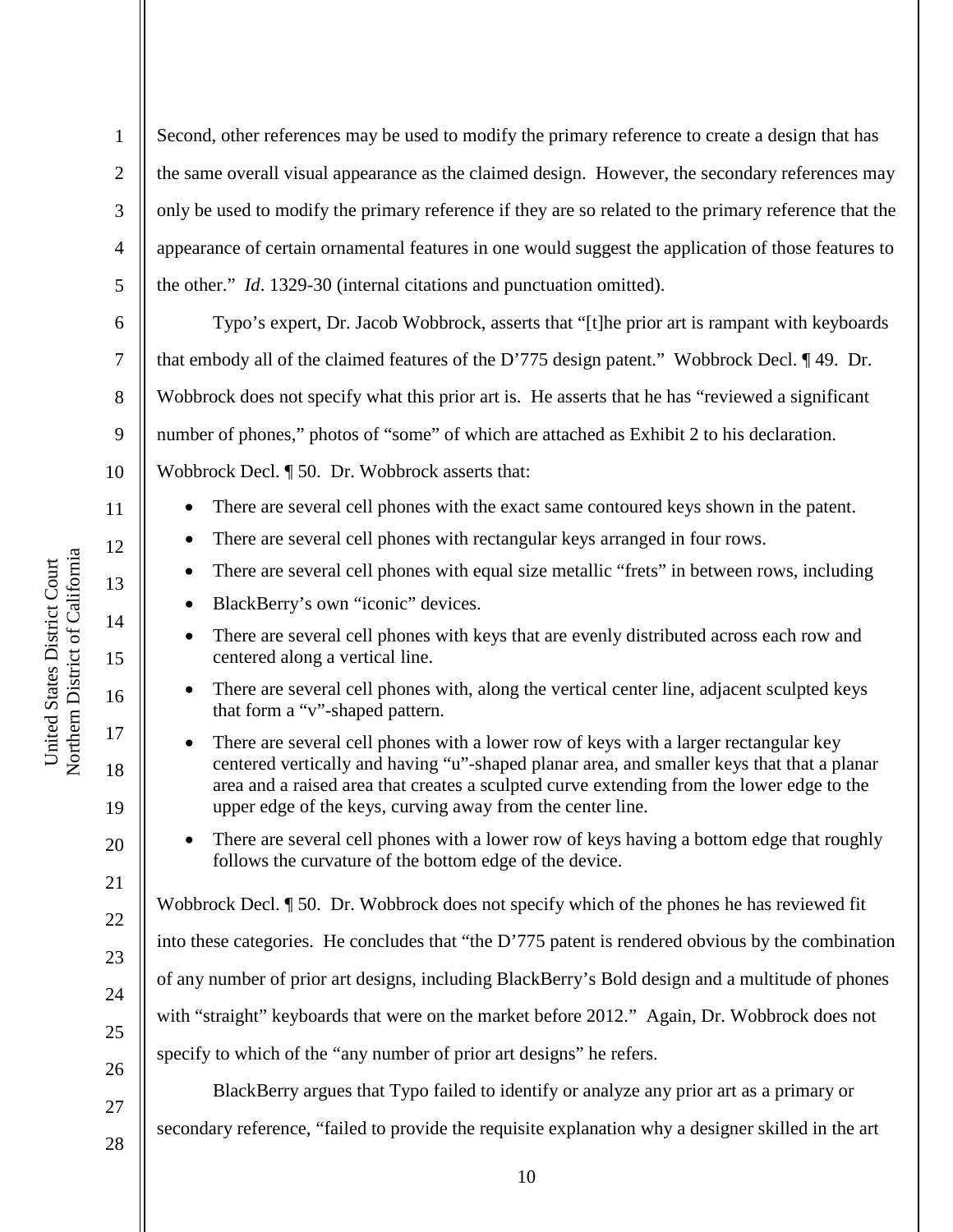2

3

4

5

6

7

8

9

10

11

12

13

14

15

16

17

18

19

20

21

22

23

24

25

would consider it obvious to combine any reference, and fail[ed] to apply the ordinary observer standard against any combination at all." BlackBerry Reply at 10. It further contends that "even if all the various individual design elements of the D'775 were shown to be in the prior art and BlackBerry's prior designs—which they are not—this alone cannot establish invalidity. Novel design can be created using elements already known in the art." *Id*.

Typo's bald assertion that a combination of "any number of prior art designs" and a "multitude of phones with 'straight' keyboards" renders the D'775 patent obvious is not sufficient to show a likelihood of establishing that the D'775 is invalid for obviousness. Typo does not identity a primary or secondary reference. Dr. Wobbrock does not explain what features of which prior art references would be combined to create the D'775 patent, nor why it would be obvious for someone skilled in the art to do so. It is not the Court's responsibility to determine which features of the alleged prior art would be obvious to combine to create the design claimed in the D'775 patent. Typo's obviousness argument fails.

### **B. '964 Patent**

### 1. Claim construction

The parties dispute whether the '964 Patent requires claim construction.

The claims at issue are:

Claim19. A keyboard for use with a mobile communication device, the keyboard configured in a device housing having a top surfaces the top surface having a left edge and a right edge and being bisected by a vertical reference substantially midway between the left edge and the right edge,

[Claim 19 limitation A:] the keyboard having twenty-six letter keys and at least one other key,

[Claim 19 limitation B: ] the twenty six letter keys and the at least one other key being arranged in an upper row, a middle row, and a lower row,

[Claim 19 limitation C:] the letter keys in of the upper row being distributed across the top surface from adjacent the left edge to adjacent the right edge,

- 26 27 [Claim 19 limitation D:] a letter key in the middle row being adjacent the left edge of the housing and the keys in the middle row being distributed across the top surface of the housing from adjacent the left edge to adjacent the right edge,
- 28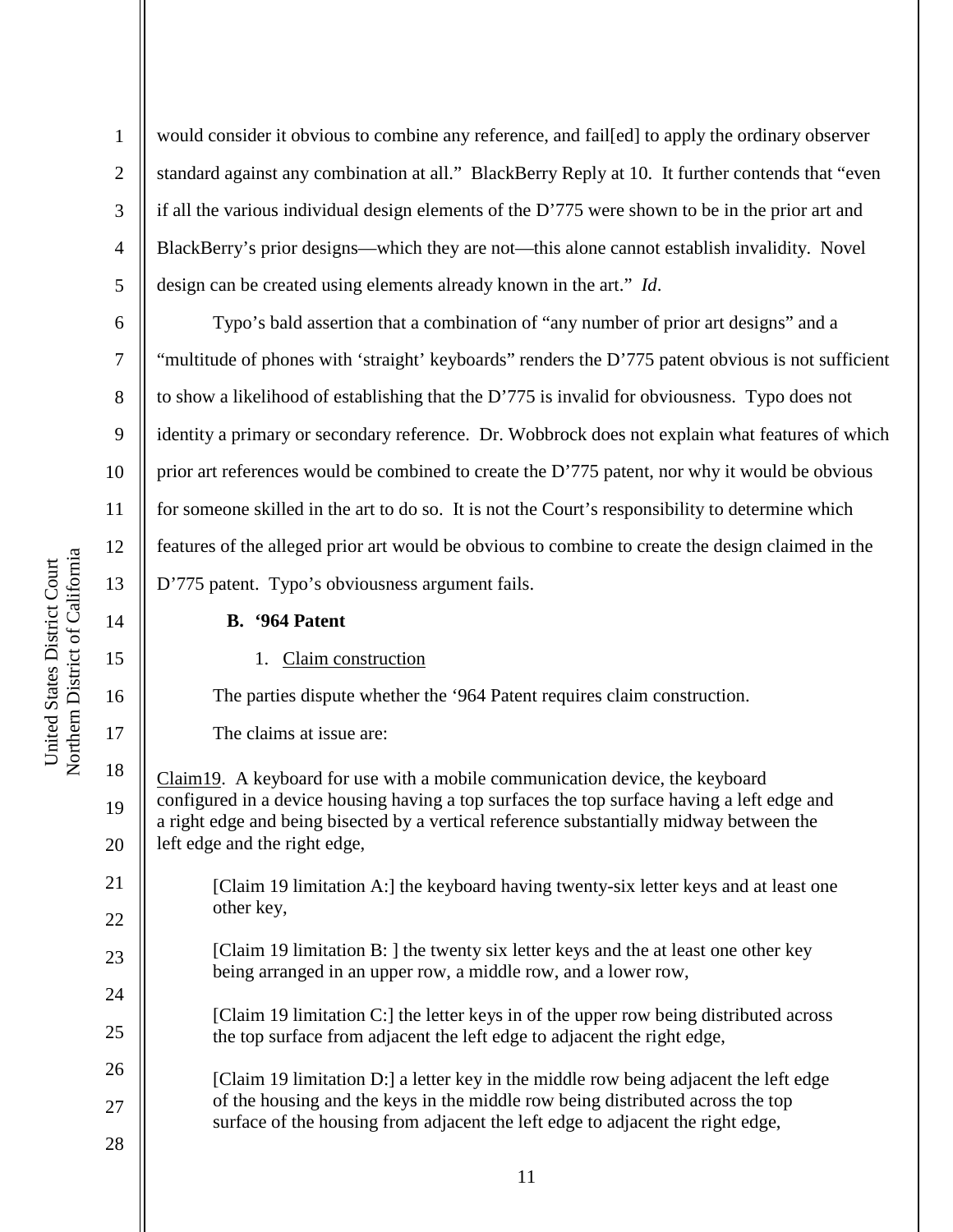[Claim 19 limitation E:] the keys in each of the upper, middle and lower rows being arranged so that approximately half of the keys in each of the respective rows are positioned to the left of the vertical reference and approximately half of the keys in each of the respective rows row are positioned to the right of the vertical reference, five letter keys in the upper row being disposed on each side of the vertical reference, five letter keys in the middle row being disposed on one side of the vertical reference and four letter keys in the middle row being disposed on the other side of the vertical reference, and four letter keys in the lower row being disposed on the one side of the vertical reference line and three letter keys in the lower row being disposed on the other side of the vertical reference line; and

[Claim 19 limitation F:] each letter key in the lower row being substantially vertically aligned with a respective letter key in each of the upper and middle rows.

Claim 20. The keyboard of claim 19 wherein each of the upper and middle rows has the same total number of keys.

Claim 24. The keyboard of claim 19 in which at least two of the rows have the same number of total keys.

BlackBerry argues that no claim construction is necessary because the claims use simple, clear terms whose plain and ordinary meanings are widely understood. BlackBerry also states that the claims relate to the mechanical aspects of a keyboard, a universally known product. *Id*. Typo argues that claim 19 requires construction of two terms: "device" and "bisected by a vertical reference." Opp'n 13.

24 Typo proposes that "device" be construed as a "messaging device." It argues that "device . . . is a term that courts regularly construe," but it only cites one case involving construction of the term "device." Typo Opp. at 12 (citing *Saffran v. Johnson & Johnson*, 712 F.3d 549, 559-61 (Fed. Cir. 2013) *cert. denied,* 134 S. Ct. 1023 (U.S. 2014). But *Saffran* involved a prosecution disclaimer that limited the meaning of the term "device," which is not the case here. *Saffran*, 712 F.3d at 559 ("We conclude that Saffran's statements during prosecution of the ′760 patent limit "device" to a continuous sheet."). Typo does not explain why, *in this case*, construction is necessary.

25 26 27 28 I find that "device" is a term that is readily understood and does not require construction. In addition, Typo's proposed construction—a "messaging device"— is not supported by the claims. Claims 1 through 4 specifically claim a "messaging device," whereas claim 19 claims, in relevant part, "a keyboard configured in a device housing . . .," suggesting that the patentee

1

2

3

4

5

6

7

8

9

10

11

12

13

14

15

16

17

18

19

20

21

22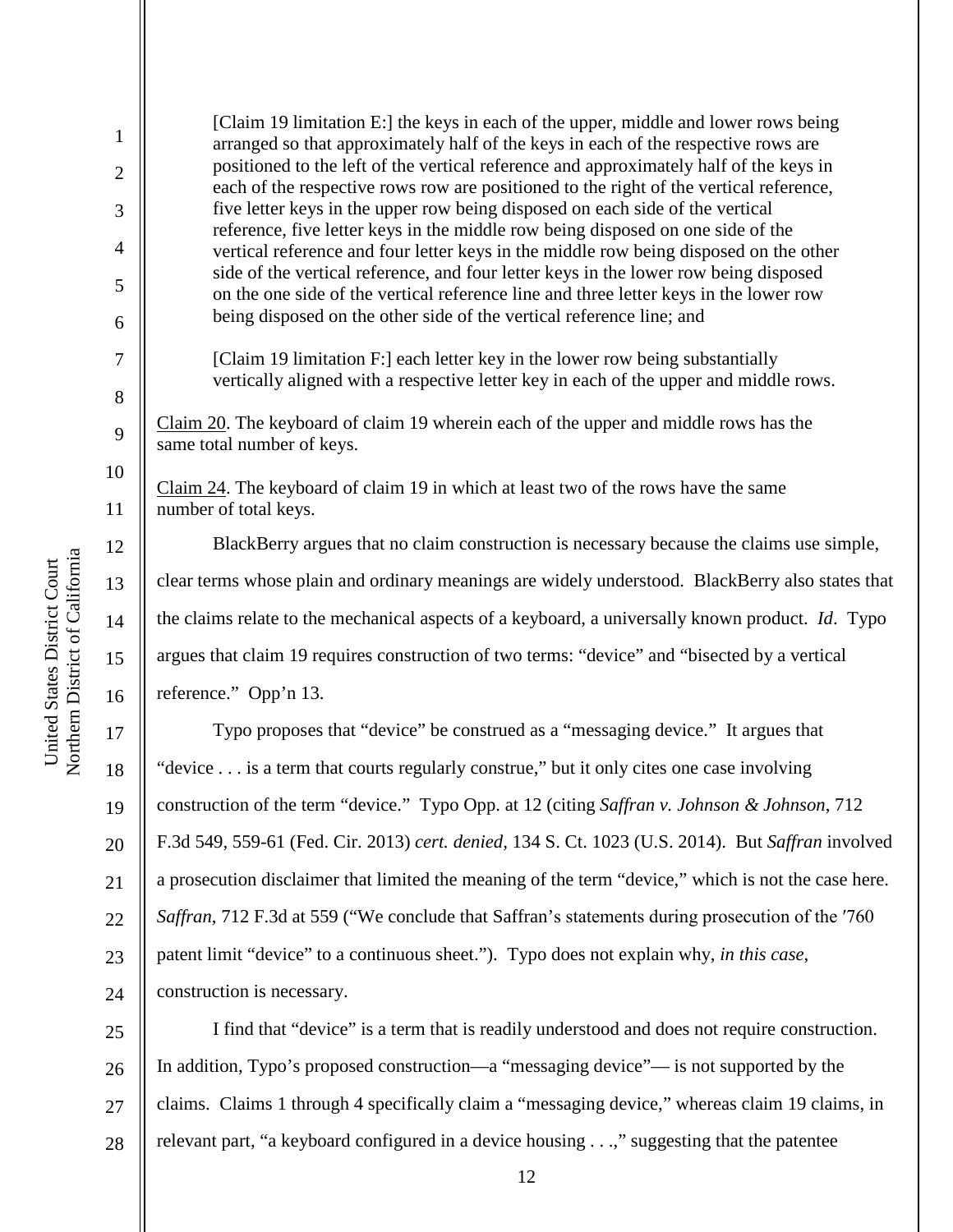3

4

5

6

7

8

9

10

11

12

13

14

15

16

17

18

deliberately chose not to use the term "messaging device" in claim 19.

Typo argues that "bisected by a vertical reference" "would mean absolutely nothing to a layperson" and that a "reference . . . is nothing unto itself, certainly nothing that can do any 'dividing' of physical things." Typo Opp. at 14. It proposes that the term be construed as a "distinct physical vertical aspect that physically divides approximately half of the keys positioned to the left and approximately half the keys positioned to the right." Typo Opp. at 12-14. BlackBerry responds that Typo's proposed construction "imports limitations (e.g., 'distinct,' 'physical,' and 'physically divides') unsupported by any intrinsic or extrinsic evidence." BlackBerry Reply at 7. BlackBerry further argues that a physical aspect is not required because "Figures 2 and 3 [shown below] support a virtual reference line used to show the relative placement of the keys." *Id*.



19 20 21 22 23 24 I agree with Typo that "bisected by a vertical reference" would be confusing to a layperson and needs to be construed. I disagree with its proposed construction. In particular, the vertical reference does not have to be something that physically divides the keyboard. Notably, Figures 2 and 3 do not show a *physical* dividing line. But the figures do show that approximately half the keys are positioned on the left side of the vertical midpoint of the keyboard, with the keys tipped away from the vertical midpoint, and approximately half the keys are positioned to the right of the

25

26 27 28 7 BlackBerry argues that the Typo keyboard infringes even under Typo's proposed construction of a device as a "messaging device" because the Typo keyboard is configured in a "messaging device housing," i.e. housing for the iPhone. Typo Reply at 8. While I find this persuasive, I need not reach this argument because I decline to construe the term "device."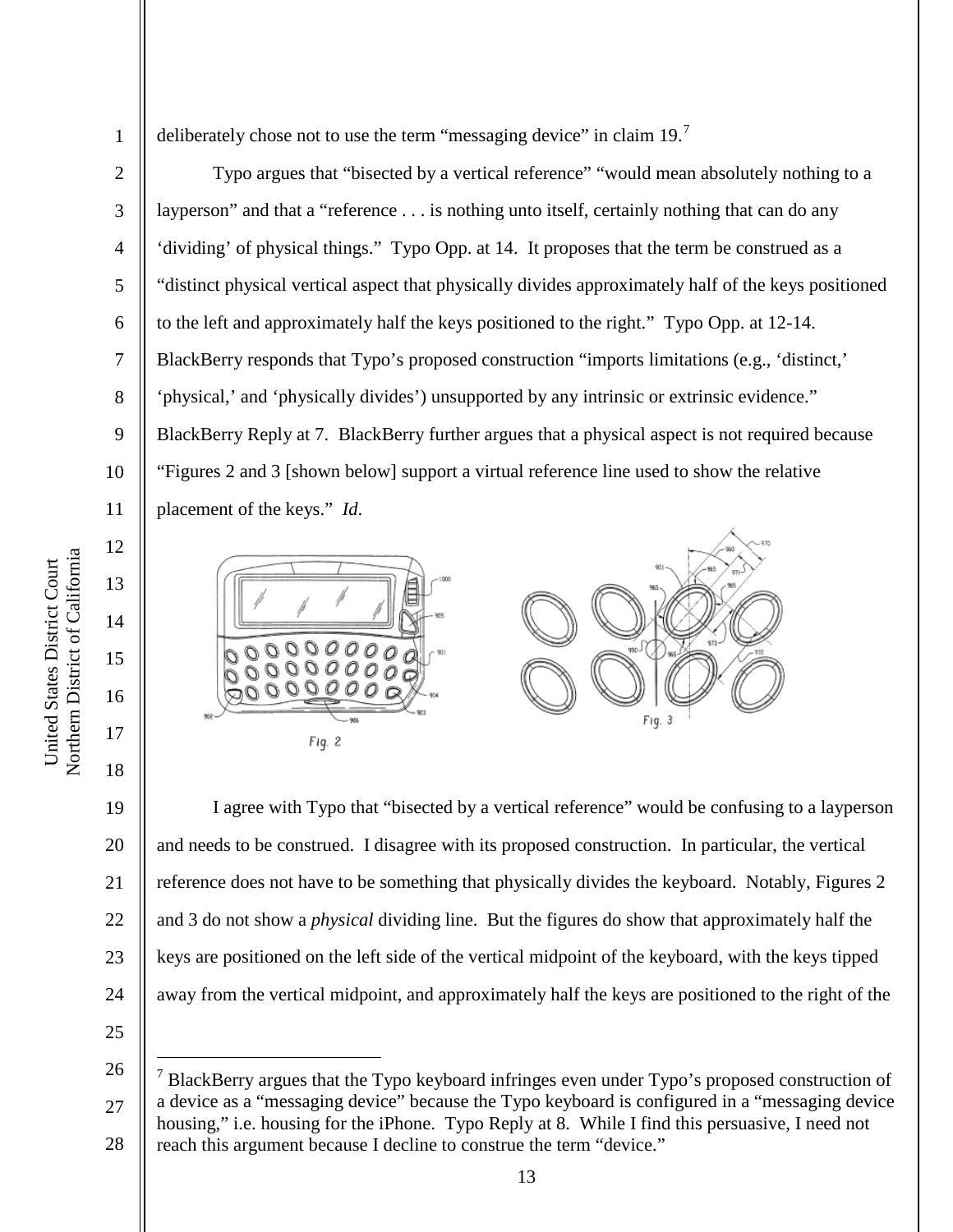4 6 vertical midpoint, with the keys also tipped away from the vertical midpoint. This creates a vertical reference. I therefore find that "bisected by a vertical reference" refers to a physical or virtual line running vertically across the face of the keyboard. I construe "bisected by a vertical reference" as "divided in two along a physical or virtual vertical line that refers to a location on the keyboard." I construe "vertical reference" and "vertical reference line" as "physical or virtual vertical reference line."

# 2. Infringement $\frac{8}{3}$

BlackBerry argues that it will likely prove that the accused Typo keyboard literally infringes<sup>9</sup> at least claims 19, 20, and 24 of the '964 patent. Literal infringement of a claim exists when every claim limitation "reads on"—or, in other words, is found in—the accused product. *Allen Eng'g Corp. v. Bartell Indus., Inc.*, 299 F.3d 1336, 1345 (Fed. Cir. 2002).

The declaration of Professor David Rempel includes a detailed infringement analysis describing how the Typo Keyboard literally meets claims 19, 20, and 24 of the '964 Patent. *See*  Rempel Decl.  $\P$  62-101. In opposition, Typo argues that BlackBerry is unlikely to prove infringement of the asserted claims of the '964 Patent because the "Typo keyboard (1) is a keyboard and not a messaging device, and (2) is in no way 'bisected by a vertical reference'" because it does not feature a physical separation bisecting the keyboard's left and right halves. Opp. at 15. Typo's first argument fails because Claim 19 (and dependent claims 20 and 24) are directed at "[a] keyboard for use with a mobile communication device," not the mobile communication (or messaging) device itself. '964 Patent 8:15-16. Typo's second argument relies

1

2

3

5

7

8

9

10

11

12

13

14

15

16

17

18

19

20

<sup>21</sup>

<sup>23</sup> 24 25 26 27 8 On the record before me, I reject Typo's argument that BlackBerry's infringement claims are barred by the doctrine of equitable estoppel because BlackBerry "has declined to enforce the '964 Patent and the D'775 Patent against any of the over 40 cell phones that have been on the market since 2005 that infringe its interpretation of these patents." Typo Opp. at 22. There is no evidence that BlackBerry, through misleading conduct, led Typo to infer that BlackBerry did not intend to enforce its patents against Typo. There is also no indication that "over 40 cell phones that have been on the market since 2005" infringe BlackBerry's patents. Typo's reliance on the fact that BlackBerry did not sue those companies, if it did, was not reasonable.

<sup>28</sup> <sup>9</sup> BlackBerry does not raise the issue of infringement under the doctrine of equivalents in this motion but states that it reserves the right to do so in this litigation. BlackBerry Mot. at 14 n.5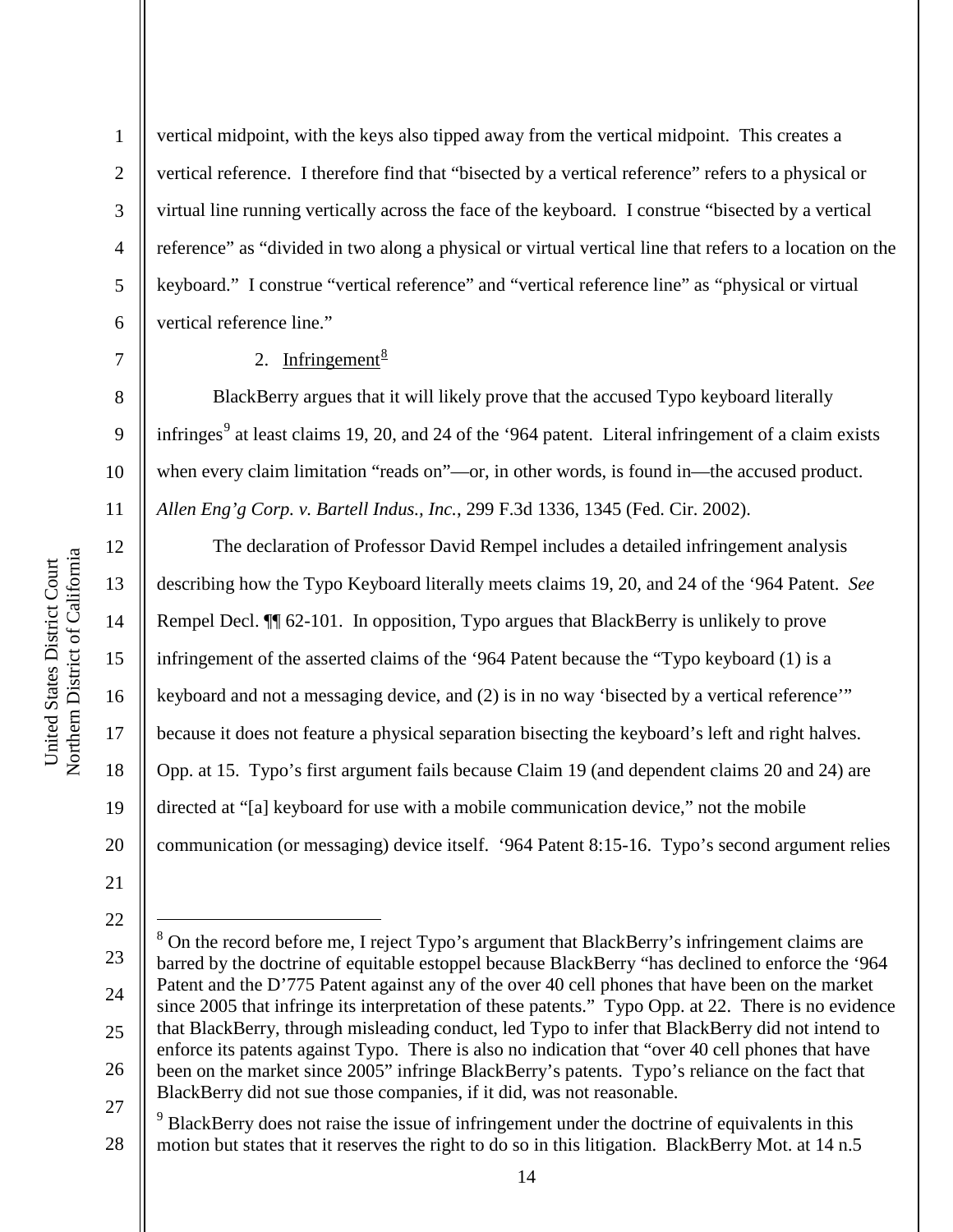4

1

on its proposed construction of "bisected by a vertical reference," which I have rejected.

For the reasons given by Professor Rempel, as stated in the following chart, I find that Typo has shown a likelihood of proving that the Typo keyboard literally infringes claims 19, 20,

and 24 of the '964 patent: $10$ 

| ×                  |  |
|--------------------|--|
| ۰.<br>۰.<br>×<br>٠ |  |
|                    |  |

| '964 Patent                                                                                                                                                                                                                                                                                                                                                                                    | <b>Typo Keyboard</b>                                                                                                                                                                                                                                                                                                                                                                                                                                                                                                                                                              |
|------------------------------------------------------------------------------------------------------------------------------------------------------------------------------------------------------------------------------------------------------------------------------------------------------------------------------------------------------------------------------------------------|-----------------------------------------------------------------------------------------------------------------------------------------------------------------------------------------------------------------------------------------------------------------------------------------------------------------------------------------------------------------------------------------------------------------------------------------------------------------------------------------------------------------------------------------------------------------------------------|
| $Claim 19. A keyboard for use with a mobile$<br>communication device, the keyboard<br>configured in a device housing having a top<br>surfaces the top surface having a left edge and<br>a right edge and being [divided in two along a<br>physical or virtual vertical line that refers to a<br>location on the keyboard] substantially<br>midway between the left edge and the right<br>edge, | The Typo keyboard is a keyboard for use with a<br>mobile communication device (an iPhone). It is<br>configured in a device housing having a top<br>surface, the top surface having a left $^{11}$ edge and<br>a right edge (the Typo case within which the<br>iPhone is placed). The Typo keyboard is split<br>by a virtual vertical reference line substantially<br>midway between the left edge and the right<br>edge. As noted above, there is no requirement<br>that this be a physical line; it is merely a line<br>that refers to the vertical midpoint of the<br>keyboard. |
| [Claim 19 limitation A:] the keyboard having<br>twenty-six letter keys and at least one other<br>key,                                                                                                                                                                                                                                                                                          | The Typo keyboard has 26 letter keys and at<br>least one non-letter key.                                                                                                                                                                                                                                                                                                                                                                                                                                                                                                          |
| [Claim 19 limitation B: ] the twenty six letter<br>keys and the at least one other key being<br>arranged in an upper row, a middle row, and a<br>lower row,                                                                                                                                                                                                                                    | The Typo keyboard features twenty six letter<br>keys and at least one other key arranged in an<br>upper row, a middle row, and a lower row.                                                                                                                                                                                                                                                                                                                                                                                                                                       |
| [Claim 19 limitation C:] the letter keys in of<br>the upper row being distributed across the top<br>surface from adjacent the left edge to adjacent<br>the right edge,                                                                                                                                                                                                                         | The letter keys in the upper row of the Typo<br>keyboard are distributed across the top surface<br>of the keyboard from adjacent to the left edge to<br>adjacent to the right edge, i.e., the left most and<br>right most letter keys in the upper row are next<br>to the left and right edges, respectively, there<br>are no non-letter keys between them and the<br>edges.                                                                                                                                                                                                      |
| [Claim 19 limitation D:] a letter key in the                                                                                                                                                                                                                                                                                                                                                   | A letter key in the middle row of the Typo                                                                                                                                                                                                                                                                                                                                                                                                                                                                                                                                        |

26

28  $11$  In this chart, left and right are determined when looking at the keyboard.

<sup>27</sup>  $\frac{10}{10}$  My constructions of the terms "bisected by a vertical reference," "vertical reference" and "vertical reference line" are inserted in brackets in the claim language in the left column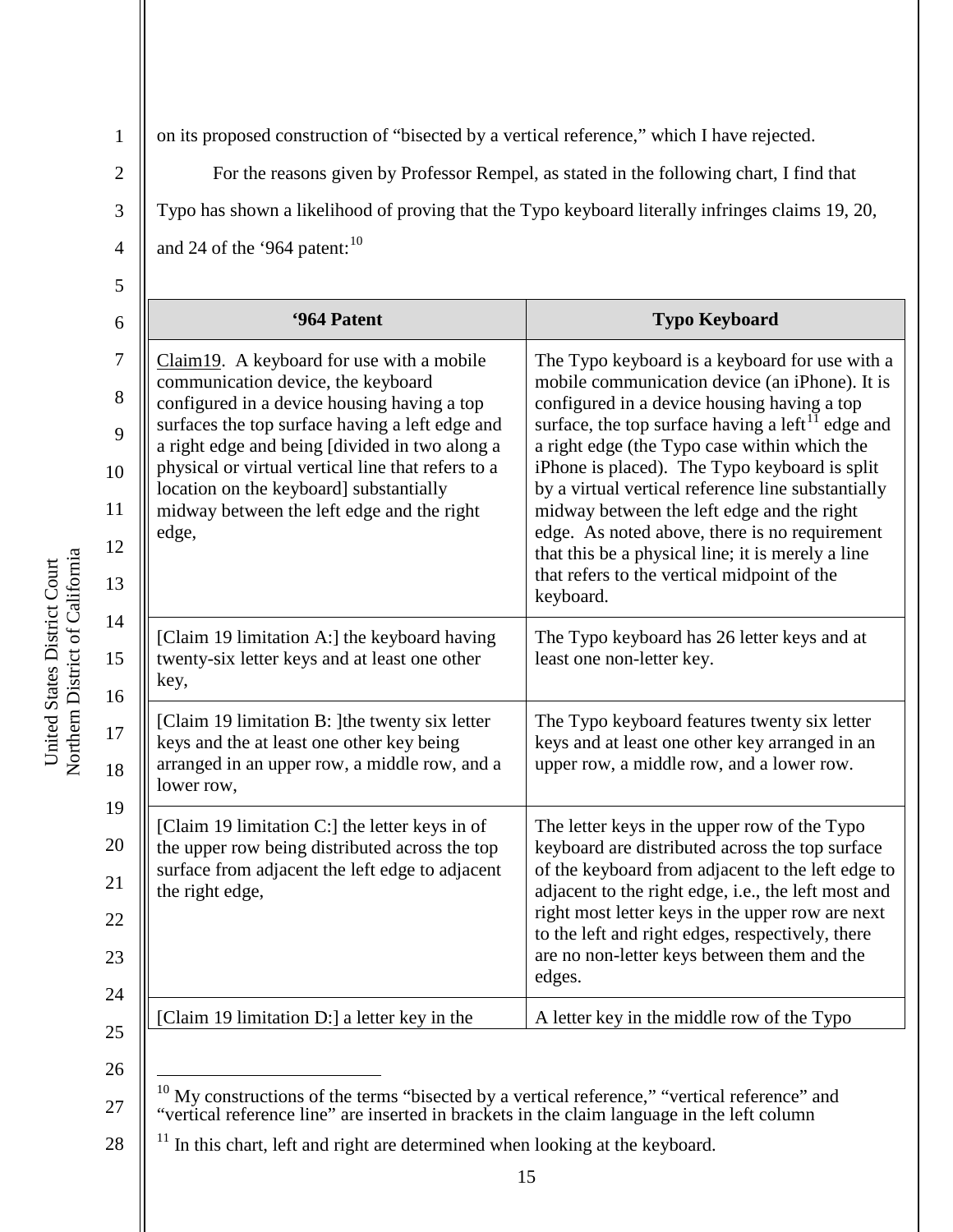| Inited States District C | District of Californi<br>Ξ |
|--------------------------|----------------------------|
|                          | rthern                     |

| $\mathbf{1}$<br>$\overline{2}$<br>3                                                    | middle row being adjacent the left edge of the<br>housing and the keys in the middle row being<br>distributed across the top surface of the<br>housing from adjacent the left edge to adjacent<br>the right edge,                                                                                                                                                                                                                                                                                                                                                                                                                                                                                                                                                                                                                                                                                                                                                                                                                                                                                          | keyboard is adjacent to the left edge (the letter<br>"A"), and the keys in the middle row of the<br>Typo keyboard are distributed across keyboard<br>from adjacent to the left edge to adjacent to the<br>right edge.                                                                                                                                                                                                                                                                                                                                                                                                                                                                                                                                                                                                                                                                                                                                         |
|----------------------------------------------------------------------------------------|------------------------------------------------------------------------------------------------------------------------------------------------------------------------------------------------------------------------------------------------------------------------------------------------------------------------------------------------------------------------------------------------------------------------------------------------------------------------------------------------------------------------------------------------------------------------------------------------------------------------------------------------------------------------------------------------------------------------------------------------------------------------------------------------------------------------------------------------------------------------------------------------------------------------------------------------------------------------------------------------------------------------------------------------------------------------------------------------------------|---------------------------------------------------------------------------------------------------------------------------------------------------------------------------------------------------------------------------------------------------------------------------------------------------------------------------------------------------------------------------------------------------------------------------------------------------------------------------------------------------------------------------------------------------------------------------------------------------------------------------------------------------------------------------------------------------------------------------------------------------------------------------------------------------------------------------------------------------------------------------------------------------------------------------------------------------------------|
| $\overline{4}$<br>5<br>6<br>$\tau$<br>8<br>9<br>10<br>11<br>12<br>13<br>14<br>15<br>16 | [Claim 19 limitation E:] the keys in each of<br>the upper, middle and lower rows being<br>arranged so that approximately half of the<br>keys in each of the respective rows are<br>positioned to the left of the [physical or virtual<br>vertical reference line] and approximately half<br>of the keys in each of the respective rows row<br>are positioned to the right of the [physical or<br>virtual vertical reference line], five letter keys<br>in the upper row being disposed on each side<br>of the [physical or virtual vertical reference<br>line], five letter keys in the middle row being<br>disposed on one side of the [physical or virtual<br>vertical reference line] and four letter keys in<br>the middle row being disposed on the other<br>side of the [physical or virtual vertical<br>reference line], and four letter keys in the<br>lower row being disposed on the one side of<br>the [physical or virtual vertical reference line]<br>and three letter keys in the lower row being<br>disposed on the other side of the [physical or<br>virtual vertical reference line]; and | The keys in the upper, middle and lower rows<br>of the Typo keyboard are arranged so that<br>approximately half of the keys in each of the<br>respective rows are positioned to the left of the<br>virtual vertical line (which is substantially<br>midway between the left edge and the right<br>edge), and approximately half of the keys in<br>each of the respective rows row are positioned<br>to the right of the virtual vertical reference line.<br>In the Typo keyboard, there are five letter keys<br>in the upper row on each side of the virtual<br>vertical reference line, five letter keys in the<br>middle row on one side of the virtual vertical<br>reference line (the left side) and four letter keys<br>in the middle row on the other side (the right<br>side), four letter keys in the lower row on one<br>side of the virtual vertical reference line (the<br>left side) and three letter keys on the other side<br>(the right side). |
| 17<br>18<br>19                                                                         | [Claim 19 limitation F:] each letter key in the<br>lower row being substantially vertically<br>aligned with a respective letter key in each of<br>the upper and middle rows.                                                                                                                                                                                                                                                                                                                                                                                                                                                                                                                                                                                                                                                                                                                                                                                                                                                                                                                               | Each letter key in the lower row of the Typo<br>keyboard is substantially vertically aligned with<br>a respective letter key both the upper and<br>middle rows                                                                                                                                                                                                                                                                                                                                                                                                                                                                                                                                                                                                                                                                                                                                                                                                |
| 20<br>21                                                                               | Claim 20. The keyboard of claim 19 wherein<br>each of the upper and middle rows has the<br>same total number of keys.                                                                                                                                                                                                                                                                                                                                                                                                                                                                                                                                                                                                                                                                                                                                                                                                                                                                                                                                                                                      | The upper and middle rows in the Typo<br>keyboard have the same number of keys (10).                                                                                                                                                                                                                                                                                                                                                                                                                                                                                                                                                                                                                                                                                                                                                                                                                                                                          |
| 22<br>23                                                                               | Claim 24. The keyboard of claim 19 in which<br>at least two of the rows have the same number<br>of total keys.                                                                                                                                                                                                                                                                                                                                                                                                                                                                                                                                                                                                                                                                                                                                                                                                                                                                                                                                                                                             | The upper, middle, and lower rows in the Typo<br>keyboard all have the same number of keys<br>(10).                                                                                                                                                                                                                                                                                                                                                                                                                                                                                                                                                                                                                                                                                                                                                                                                                                                           |
| 24<br>25<br>26<br>27<br>28                                                             | Invalidity-obviousness<br>3.<br>have been obvious at the time the invention was made to a person having ordinary skill in the art<br>to which said subject matter pertains." <i>KSR Int'l Co. v. Teleflex, Inc.</i> , 550 U.S. 398, 406 (2007).                                                                                                                                                                                                                                                                                                                                                                                                                                                                                                                                                                                                                                                                                                                                                                                                                                                            | To prove obviousness, a plaintiff must prove that "the subject matter as a whole would                                                                                                                                                                                                                                                                                                                                                                                                                                                                                                                                                                                                                                                                                                                                                                                                                                                                        |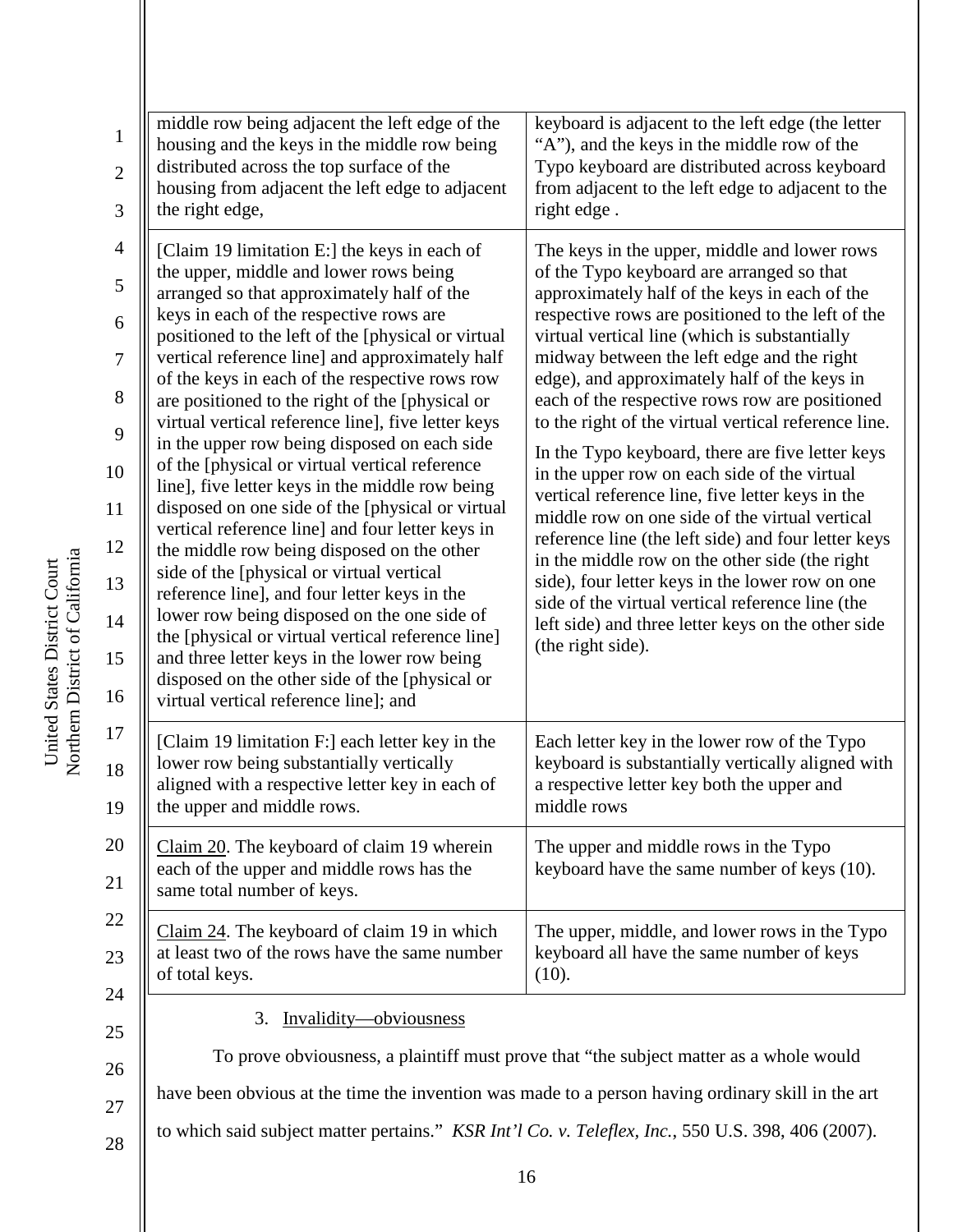13

14

15

16

17

18

1 2 3 4 5 6 7 8 9 10 11 This requires consideration of "(1) the scope and content of the prior art, (2) the differences between the prior art and the claimed invention at the time of invention, (3) the level of ordinary skill in the art, and (4) the objective indicia of nonobviousness." *Eli Lilly and Co. v. Zenith Goldline Pharm., Inc*., 471 F.3d 1369, 1377 (Fed. Cir. 2006). The scope is not just any prior art, but art that is "reasonably pertinent to the particular problem with which the invention was involved." *Ruiz v. A.B. Chance Co*., 234 F.3d 654, 664 (Fed. Cir. 2000). Obviousness requires an "explicit" rationale as to why one of ordinary skill in the art would have "combine[d] the known elements in the fashion claimed by the patent at issue." *KSR*, 550 U.S. at 418-19. Using hindsight in the obviousness analysis is forbidden. *Id.* at 421. The burden of establishing obviousness is heavier where the defendant cites prior art already considered during prosecution. *See Microsoft*, 131 S.Ct. at 2251.

Secondary considerations of non-obviousness may often be the most "probative and cogent evidence [of nonobviousness] in the record." *Star Scientific, Inc. v. R.J. Reynolds Tobacco Co.*, 655 F.3d 1375, 1364 (Fed. Cir. 2011) (citations omitted). Secondary considerations include (i) the invention's commercial success, (ii) long felt but unresolved needs, (iii) the failure of others to make the invention, (iv) praise by others, (v) teaching away by others, and (vi) copying of the invention by competitors. *See, e.g., Ecolochem, Inc. v. S. California Edison Co.*, 227 F.3d 1361, 1380 (Fed. Cir. 2000).

19 20 21 22 23 Typo argues that "a variety of prior art, such as the combination of U.S. Patent No. 6,049,796 to Siitonen or any other QWERTY keyboard setup and any of a variety of Smith Corona products manufactured in the late 1980s such as the Spell Mate or the Spell Right" renders the '964 Patent obvious. Typo Opp. at 3. Typo argues that early typewriters, like the 1937 Corona, incorporated the QWERTY keyboard and contained most of the limitations of claim 19.12

24

25 26 27  $12$  According to Typo, "the 1937 Corona typewriter has "a keyboard configured in a housing; the keyboard has 26 letters and at least another key; the twenty six letters and another key are arranged in three rows; and the letters in the top row are distributed across the top surface. A letter key in the middle row is not adjacent to the left edge, but the keyboard complies with the 5/5-5/4- 4/3 configuration and the requirement that the keys in the third row be "substantially aligned" with

28 the top two rows."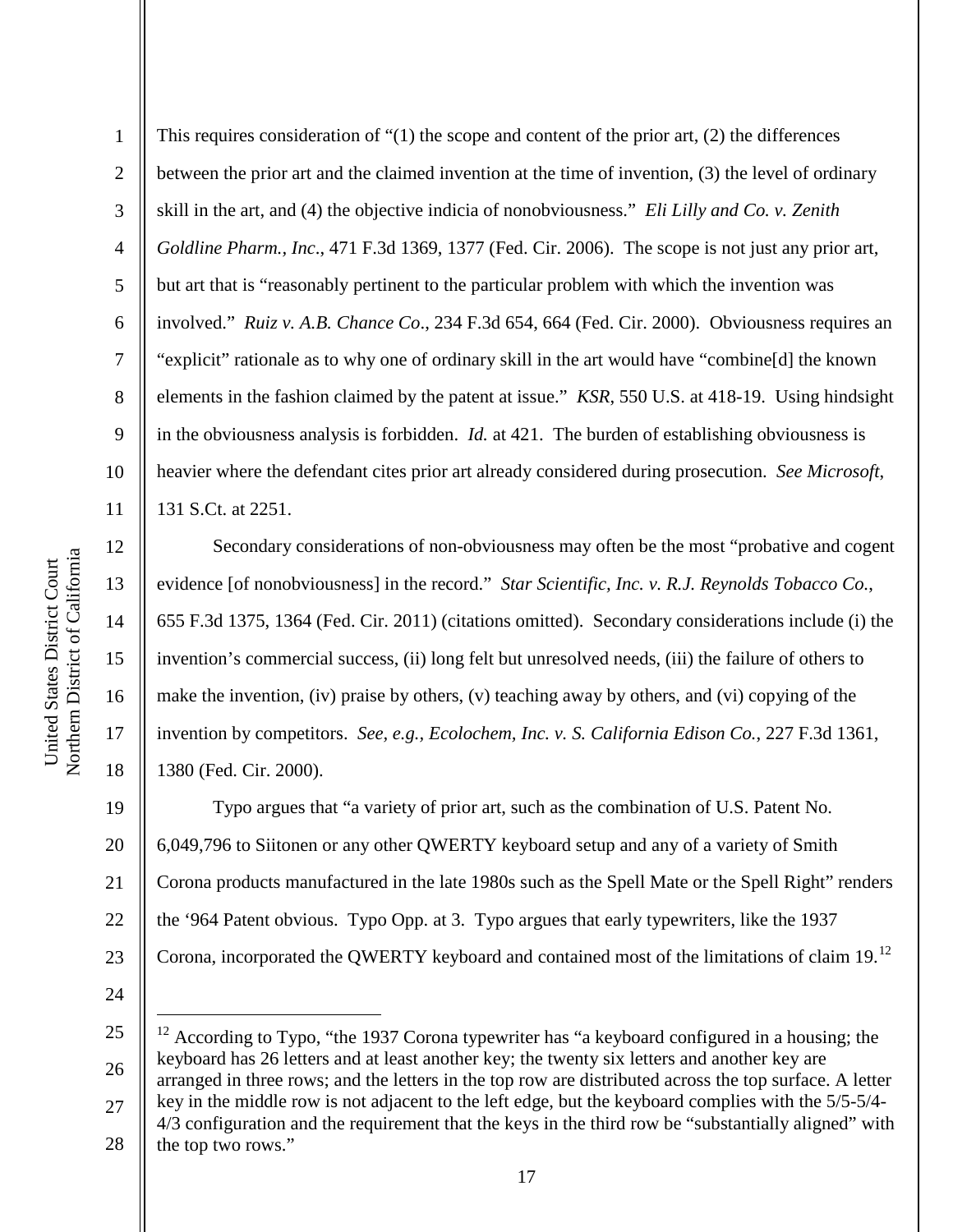2

3

4

5

6

7

8

9

10

11

12

13

14

15

16

17

18

19

20

21

22

23

24

*Id.* at ¶ 39. Typo argues that both the Smith Corona Spell Right and Spell Mate products, which are handheld pocket electronic dictionaries, meet all but one of the elements of claim 19.13 *Id.* at ¶¶ 35-36, 40. Typo also argues that "[t]he examiner would have rejected claim 19 entirely had he been made aware of the Spell Mate as prior art." Typo Opp. at 6.

In response, BlackBerry argues that "Typo never identifies the relevant art to which the'964 Patent pertains." BlackBerry notes that the '964 patent is "directed to an input device that is oriented to be used *substantially through use of the thumbs* . . . by providing a keyboard with a *minimal number of keys [that] are placed . . . to maximize the surface area of the thumb hitting the key* and to provide the user with a comfortable position of the hands for data input." BlackBerry Reply at 3 (citing '964 patent 1:44-65 (emphasis added in brief)). Accordingly, BlackBerry argues that the pertinent prior art is limited to small handheld communication devices and does not include all QWERTY keyboards or the Smith Corona Spell Mate and Spell Right devices, as Typo argues, because those devices "were not used for electronic communication, nor were they intended for use with small handheld electronic devices designed to be carried at all times." *Id*.

BlackBerry also argues that "Typo provides no rationale as to why one of ordinary skill in the art would have combined the element of any of the prior art it identifies." *Id*. BlackBerry argues that it would not be obvious for one skilled in the art looking to solve the problems to which the '964 Patent is directed to combine the Spell Right or Spell Mate with either the Siitonen or a traditional QWERTY to create the '964 patent because "neither the Spell Right or Spell Mate are mobile communication devices, and they were not limited in surface space in the same way as the devices that are the subject of the '964 patent." BlackBerry Reply at 4. BlackBerry also asserts that "[t]he Spell Right and Spell Mate were also not intended for communicating in sentences, but were instead designed for typing individual words or equations on a larger form factor device." *Id*.

25 26 BlackBerry also argues that the Siitonen keyboard and a traditional QWERTY keyboard have keys that are horizontally offset from other keys above, unlike the claims at issue, and neither

 $13$  These products do not have a  $4/3$  configuration in the lowest row.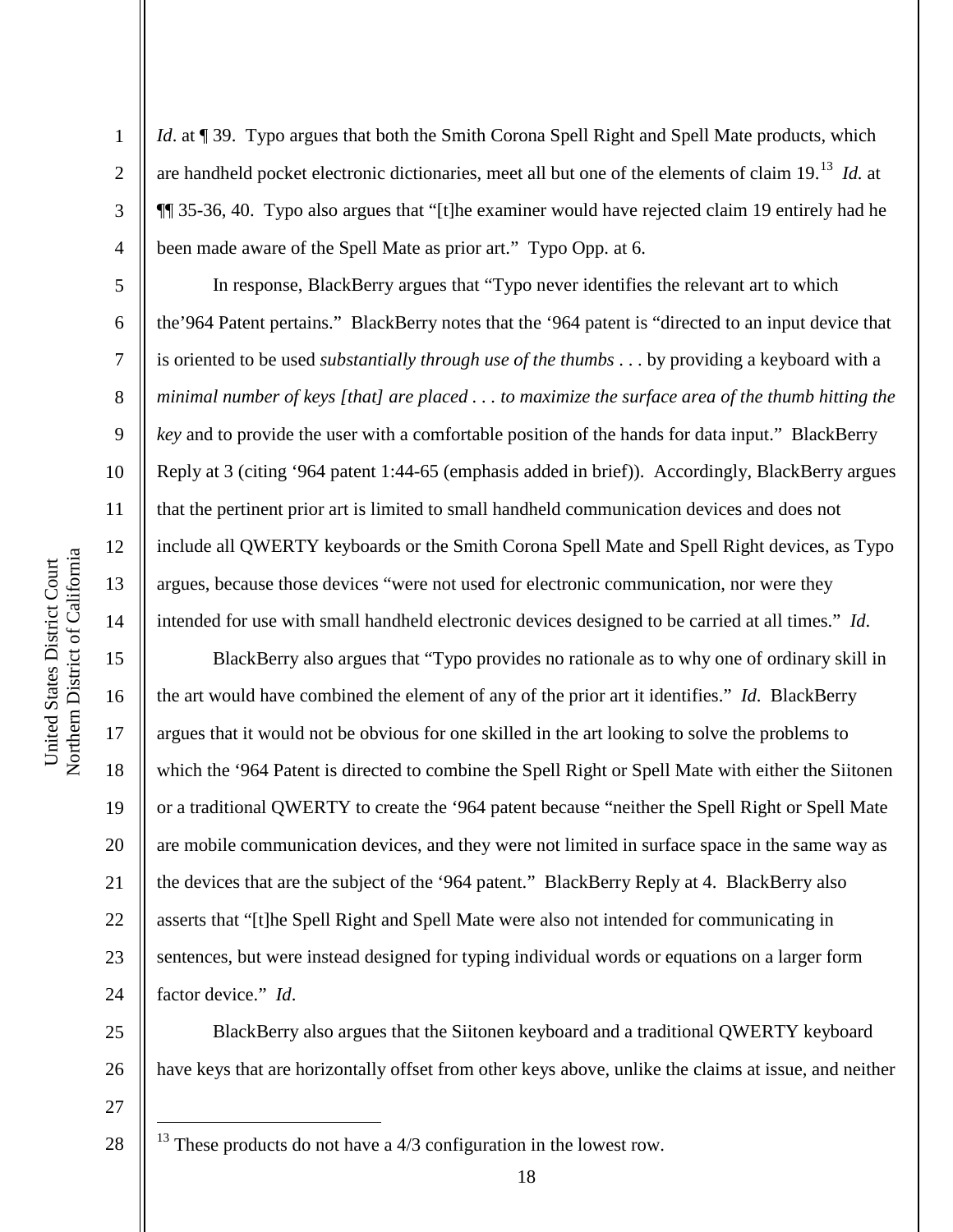the Siitonen keyboard nor the Smith-Corona devices include letters keys that are adjacent to the right and left edges of the device, as required by the claims. *Id.* Lastly, BlackBerry argues that Typo fails to rebut at least three factors of secondary indicia of non-obviousness raised by BlackBerry: industry acceptance, long-felt but unresolved need, and Typo's deliberate copying of the BlackBerry keyboard design. *Id*.

6 10 14 16 20 Typo's obviousness argument does not raise a "substantial question" concerning the validity of the D'775 patent. *Amazon.com*, 239 F.3d at 1350. Typo does not explain why one skilled in the art would look to the prior art identified by Typo in order to solve the particular problem to which the '964 patent is directed—using minimal space "to provide the user of the hand-held device with the ability to input data with a minimal amount of key strokes and optimized for use substantially with the thumbs," '964 Patent 1:27-29. The prior art identified by Typo does not appear pertinent to that problem as it includes non-portable devices or portable dictionaries not intended for communication and which did not face similar space constraints. In addition, Typo has not presented evidence that someone skilled in the art would be motivated to combine the prior art cited by Typo to resolve the problem addressed in the '964 patent. *See, e.g., KSR*, 550 U.S. at 418 (there should be an "explicit" analysis of "whether there was an apparent reason to combine the known elements in the fashion claimed by the patent at issue"); *In re Kahn*, 441 F.3d 977, 988 (Fed. Cir. 2006) ("rejections on obviousness grounds cannot be sustained by mere conclusory statements; instead, there must be some articulated reasoning with some rational underpinning to support the legal conclusion of obviousness").  $<sup>14</sup>$ </sup>

21

1

2

3

4

5

7

8

9

11

12

13

15

17

18

19

### **II. IRREPARABLE HARM**

A plaintiff seeking a preliminary injunction "must make a clear showing that it is at risk of

23

22

24

25

 $14$  I also find that Typo has not created a substantial question regarding the '964 patent's validity for lack of written description or indefiniteness. Figures 2 and 3 of the specification provide adequate written description for the placement of the keys, including the vertical reference. *See, e.g., Vas-Cath Inc. v. Mahurkar*, 935 F.2d 1555, 1564 (Fed. Cir. 1991) ("drawings alone *may* be

- 26 27 sufficient to provide the "written description of the invention" required by § 112"). The '964 is not indefinite because someone skilled in the art would understand that the term "vertical
- 28 reference line" refers to the "vertical reference" in the preamble. Typo has not asserted that it could mean anything else.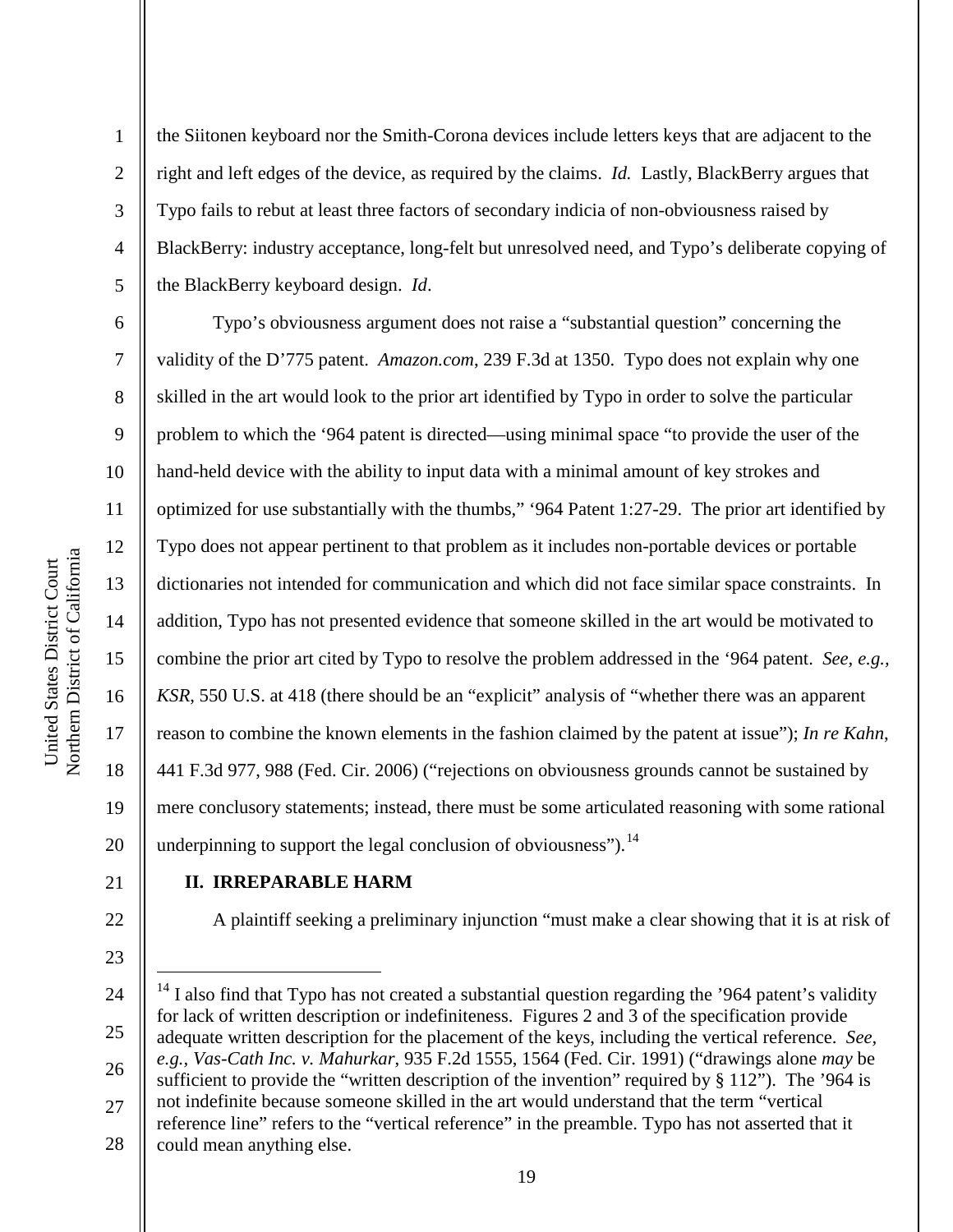2

3

4

5

6

7

8

9

10

11

12

13

14

15

16

17

18

19

20

21

22

23

24

25

irreparable harm, which entails showing a likelihood of substantial and immediate irreparable injury." *Apple Inc. v. Samsung Electronics Co., Ltd.*, 695 F.3d 1370, 1374 (Fed. Cir. 2012). "Price erosion, loss of goodwill, damage to reputation, and loss of business opportunities are all valid grounds for finding irreparable harm." *Celsis In Vitro, Inc. v. CellzDirect, Inc.*, 664 F.3d 922, 930 (Fed. Cir. 2012).

BlackBerry makes several arguments for why it will be irreparably harmed if an injunction does not issue. BlackBerry Mot. at 19-24. First, it contends that because of the similarity between the Typo keyboard design and the BlackBerry keyboard design, the Typo keyboard product causes confusion for current and potential BlackBerry customers and creates the misimpression in the marketplace that BlackBerry approves Typo's product. Moreover, because the Typo keyboard is allegedly inferior<sup>15</sup> to the BlackBerry keyboard, the "distribution of such an inferior product with the unique design cues intrinsic to BlackBerry will indelibly harm BlackBerry's goodwill with its customers." *Id*.

Second, BlackBerry argues that "Typo's business model is predicated on persuading those who prefer BlackBerry to forgo buying a BlackBerry in favor of an add-on keyboard for the iPhone." *Id.* at 22. BlackBerry states that it has a strong market share in the sub-market for smartphones with physical keyboards but that iPhones lead in market share of the overall smartphone market in the United States. BlackBerry argues that the Typo keyboard erodes BlackBerry's advantage in the sub-market for smartphones with physical keyboards because it allows the iPhone to compete directly for the customers who want a physical keyboard. BlackBerry argues that each sale lost because of the Typo keyboard has an "incalculable impact on BlackBerry's customer base." It asserts that once a consumer adopts or transitions to an iPhone (with a Typo keyboard) instead of a BlackBerry, "it becomes extremely difficult to transition [the customer] back to BlackBerry" because of brand loyalty, smartphone subsidies from wireless carriers, fixed term service plans (typically lasting two years), and the customer's investment of

26

<sup>28</sup> 15 BlackBerry cites various reviews critical of the Typo keyboard's performance. *See* Lynch Exs. 36-38.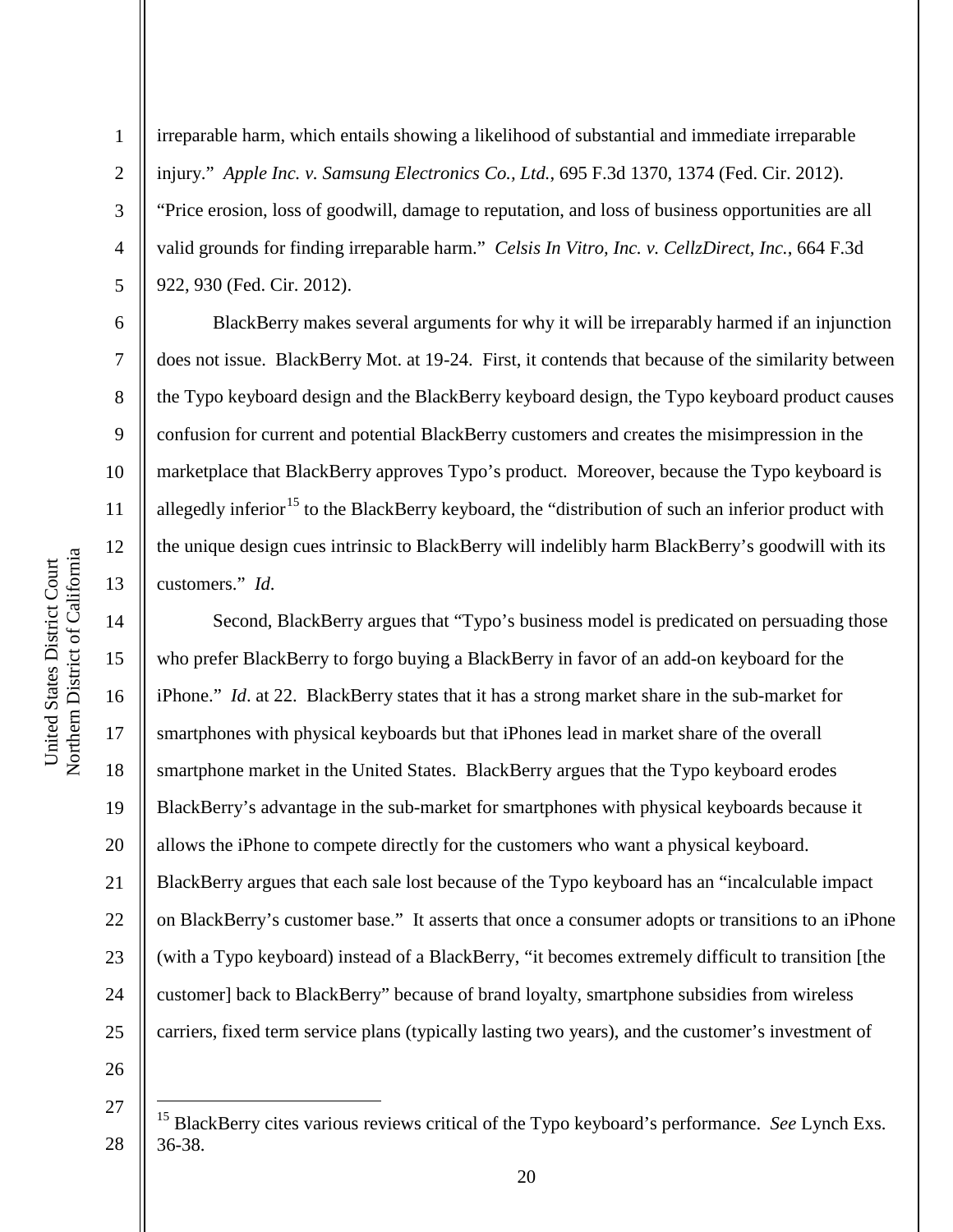1

3

4

5

6

7

8

9

10

11

12

13

14

15

16

17

18

19

20

21

time and resources in the iPhone.

In opposition, Typo asserts that BlackBerry is losing market share and that the BlackBerry Q10 was not successful because of troubles with the BlackBerry brand and products that have nothing to do with the Typo keyboard. *See, e.g.,* Typo Reply at 24 ("As of late, a typical headline regarding BlackBerry reads more like an obituary than anything else: "BlackBerry Handsets are Nearly Extinct.") (citing Hallier Decl. ¶ 49). Typo therefore suggests that BlackBerry has limited goodwill to lose.

Typo also claims that BlackBerry cannot lose sales to the Typo keyboard because the Typo keyboard does not compete with BlackBerry's phones: "Purchasers of the Typo keyboard are iPhone owners who are looking for a case with a removable keyboard. They are *not* purchasers of cell phones." Typo Reply at 24 (emphasis in original). According to Typo, the Typo keyboard is sold exclusively through Typo's website and BlackBerries are sold through BlackBerry's website and in retail stores. The Typo keyboard and a BlackBerry are never sold in the same store or on the same website, Typo argues, so "there is no evidence that anyone wishing to purchase a BlackBerry would even be introduced to the Typo keyboard, as each product's purchaser would likely do a very different online search." *Id*.

Lastly, Typo contends that it is "unfeasible" that it, a small start-up company "could seriously pose any threat to BlackBerry's market share or goodwill." Typo asserts that it has 4,000 units of its keyboard and if it is found to have infringed, "BlackBerry's market share will be exactly what it is with or without Typo, plus or minus a fraction of the 4,000 units sold by Typo." *Id.* at 25.<sup>16</sup>

22

24

25

23

I find that BlackBerry has made the requisite showing of irreparable harm.<sup>17</sup> BlackBerry

26 27 <sup>17</sup> This is not a case like *Apple Inc. v. Samsung Electronics Co., Ltd.*, where "the accused product" includes many features of which only one (or a small minority) infringe." 695 F.3d at 1374. On the contrary, BlackBerry has shown a likelihood of proving that the dominant portion of Typo's keyboard infringes. There is therefore no need to show that the harm is sufficiently related to the

28 infringement; that "causal nexus" is implicit in this case.

<sup>&</sup>lt;sup>16</sup> Typo also argues that there is no irreparable harm because BlackBerry is abandoning the consumer market, which is the market that Typo is targeting. BlackBerry persuasively refuted the assertion that it is abandoning the consumer market. *See* Lynch Reply Decl. Ex 1.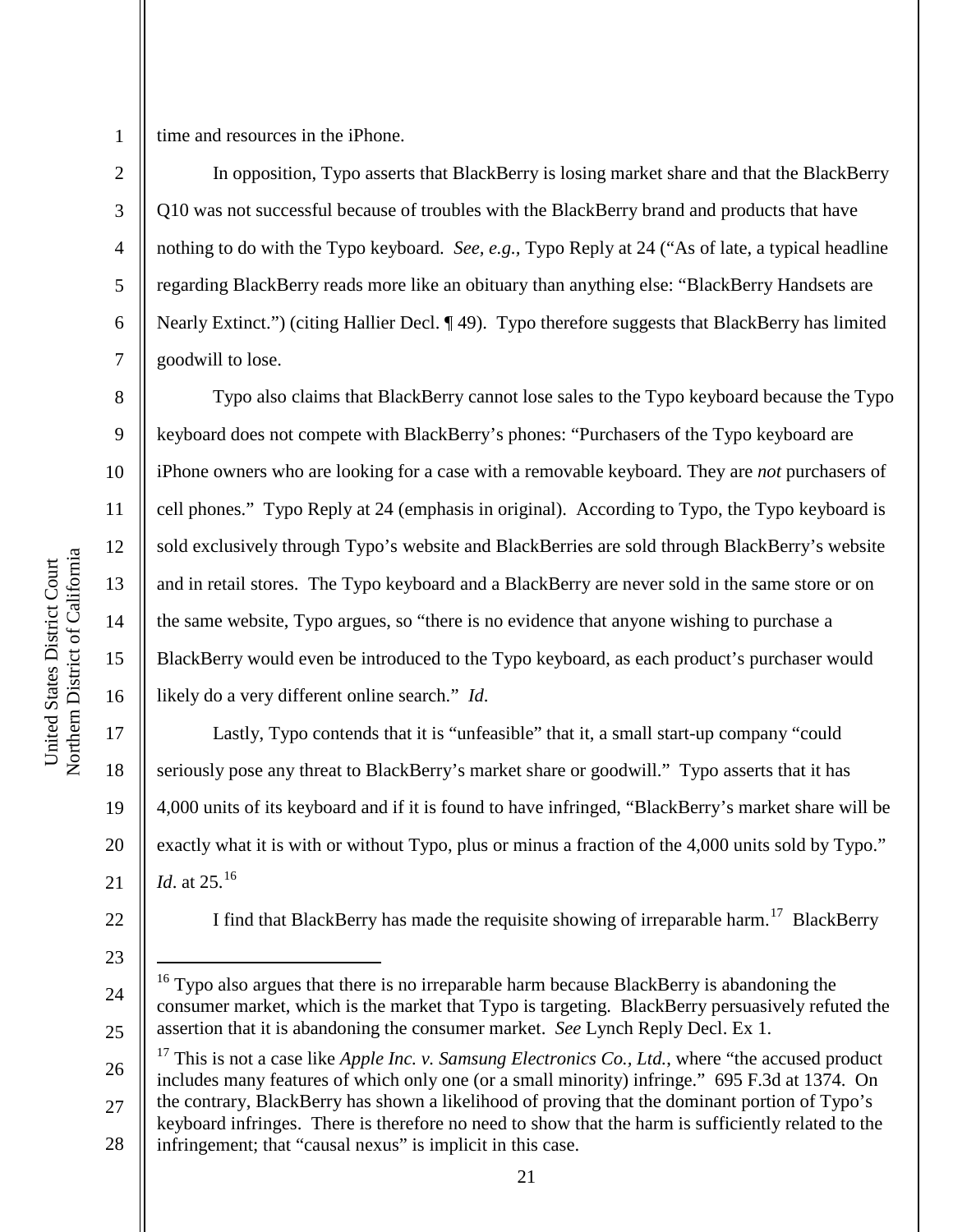1 2 3 4 5 6 7 8 9 10 11 12 13 14 has convincingly shown that BlackBerry's keyboard designs are a key driver of demand and goodwill for BlackBerry phones. *See* Douglas Decl. ¶¶ 4-13. Typo's keyboard directly targets the segment of smartphone users that prefer a physical keyboard, the market in which BlackBerry competes. Indeed, Typo's founder has openly explained that the catalyst for the Typo keyboard was the realization that many people carry two phones, one for typing and correspondence (the features that drive demand and goodwill for the BlackBerry) and an iPhone for everything else. Lynch Decl. Ex. 4. To the extent that Typo succeeds in allowing users to replace their phone for "typing and correspondence" with a Typo keyboard coupled with an iPhone, it likely does so at the expense of BlackBerry.<sup>18</sup> Further, at oral argument, counsel for Typo conceded that Typo was not limiting its production to 4,000 units, so its assertion that it cannot harm BlackBerry because it has only sold 4,000 products is inapt. Dkt. No. 35 at 63:5-9. Given the nature of the smartphone market, including phones subsidized by carriers, service plans that lock in customers, and brand loyalty, the monetary harm to BlackBerry cannot be adequately calculated and the loss of goodwill and loss of business opportunities is likely irreparable.

Finally, Typo's argument that BlackBerry sales are falling and that the company faces troubles unrelated to the Type keyboard may be true, but they do not change the fact that whatever demand or goodwill BlackBerry has, it is closely tied to its keyboard designs. I reject Typo's contention that BlackBerry is not irreparably harmed because it is already struggling and losing market share. To hold otherwise would prevent struggling companies from obtaining injunctions at the time when they may be the most vulnerable to harm from infringing conduct.

21

15

16

17

18

19

20

#### **III.BALANCE OF EQUITIES**

22 23 24 25 26 Typo asserts that "[i]f it is not allowed to fulfill its remaining orders, Typo will be put out of business and the significant investment into its research and development will be all for nothing." Typo Opp. at 26. But the Federal Circuit has stated that the fact that an injunction might put an alleged infringer out of business "cannot justify denial of that injunction." *Windsurfing Int'l Inc. v. AMF, Inc.*, 782 F.2d 995, 1003 n.12 (Fed. Cir. 1986). The court

27

<sup>&</sup>lt;sup>18</sup> Of course, if Typo introduces a non-infringing keyboard which succeeds in taking customers from BlackBerry, that is not a concern for patent law.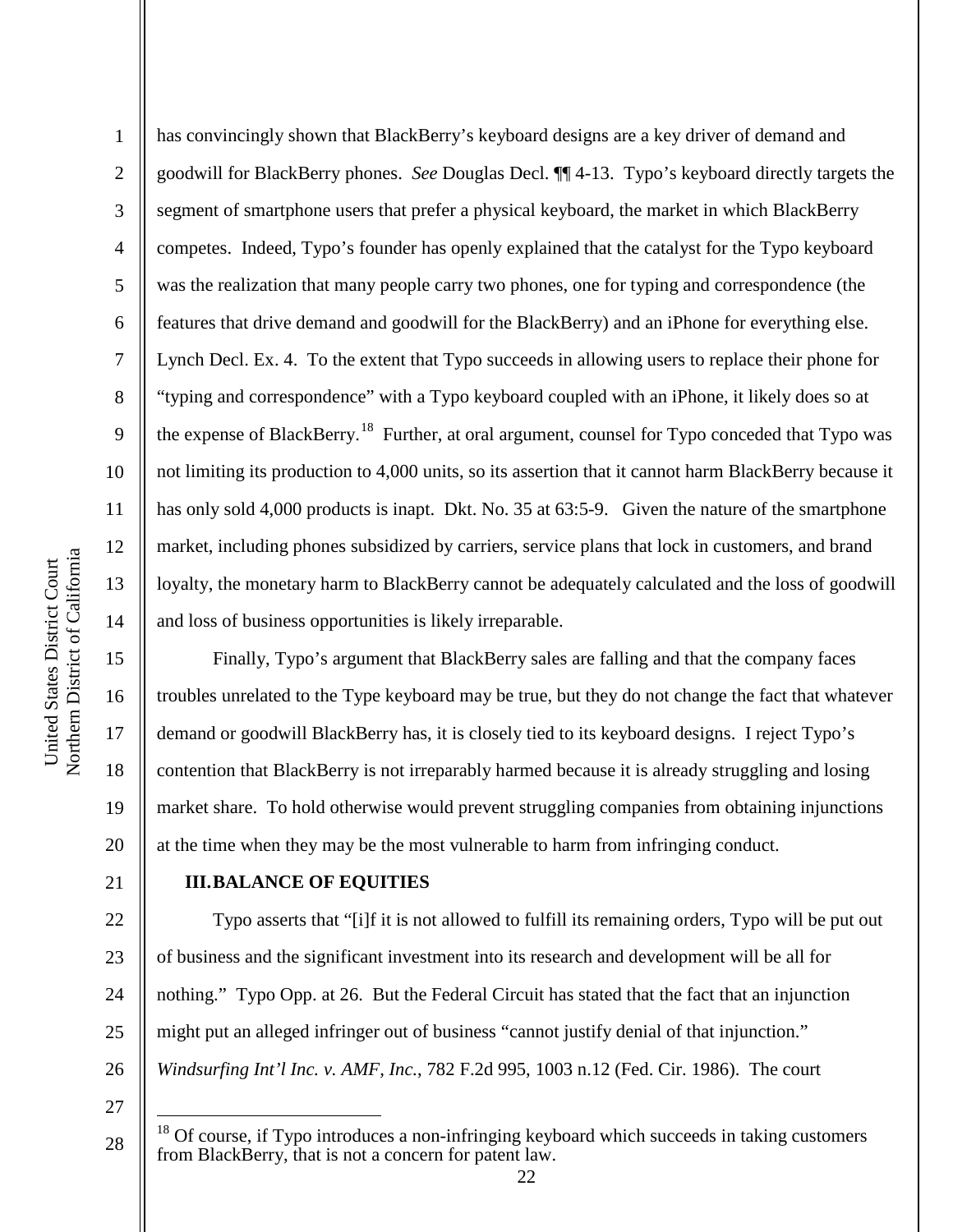2

3

4

5

6

7

8

9

10

11

12

13

14

15

16

17

explained that "[o]ne who elects to build a business on a product found to infringe cannot be heard to complain if an injunction against continuing infringement destroys the business so elected." *See also eBay, Inc. v. Bidder's Edge, Inc.*, 100 F. Supp. 2d 1058, 1069 (N.D. Cal. 2000) (same). Given the likelihood of irreparable harm to BlackBerry, the balance of equities supports granting an injunction.

## **IV.PUBLIC INTEREST**

"Typically, in a patent infringement case, although there exists a public interest in protecting rights secured by valid patents, the focus of the district court's public interest analysis should be whether there exists some critical public interest that would be injured by the grant of preliminary relief." *Hybritech Inc. v. Abbott Labs.*, 849 F.2d 1446, 1458 (Fed. Cir. 1988). Typo argues that a preliminary injunction will harm the public interest because "Typo's innovative keyboard technology will benefit consumers who have been in search of a satisfactory means of typing on the iPhone." Typo Opp. at 26-27. But the mere fact that the allegedly infringing product may offer some benefit to consumers, without more, is not a "critical public interest" that precludes issuance of a preliminary injunction. In this case, the public interest in protecting valid patents outweighs any purported benefit to consumers that the Typo keyboard provides.

#### **V. BOND**

18 19 20 21 22 23 24 25 As a condition of the preliminary injunction and pursuant to Federal Rule of Civil Procedure 65(c), I will require BlackBerry to post security in an amount sufficient to secure payment of any damages sustained by Typo if Typo is later found to have been wrongfully enjoined. Therefore, Typo shall submit evidence concerning the proper amount of bond within seven days of the date of this order. BlackBerry shall submit a response concerning the proper amount of bond seven days thereafter. Neither party's brief shall exceed five pages in length. The injunction shall not go into effect until BlackBerry posts the bond in the amount determined by the court.

26

27

28

#### **CONCLUSION**

BlackBerry's motion for a preliminary injunction is GRANTED. Dkt. No. 12. BlackBerry's motion to file under seal is GRANTED. Dkt. No. 11.